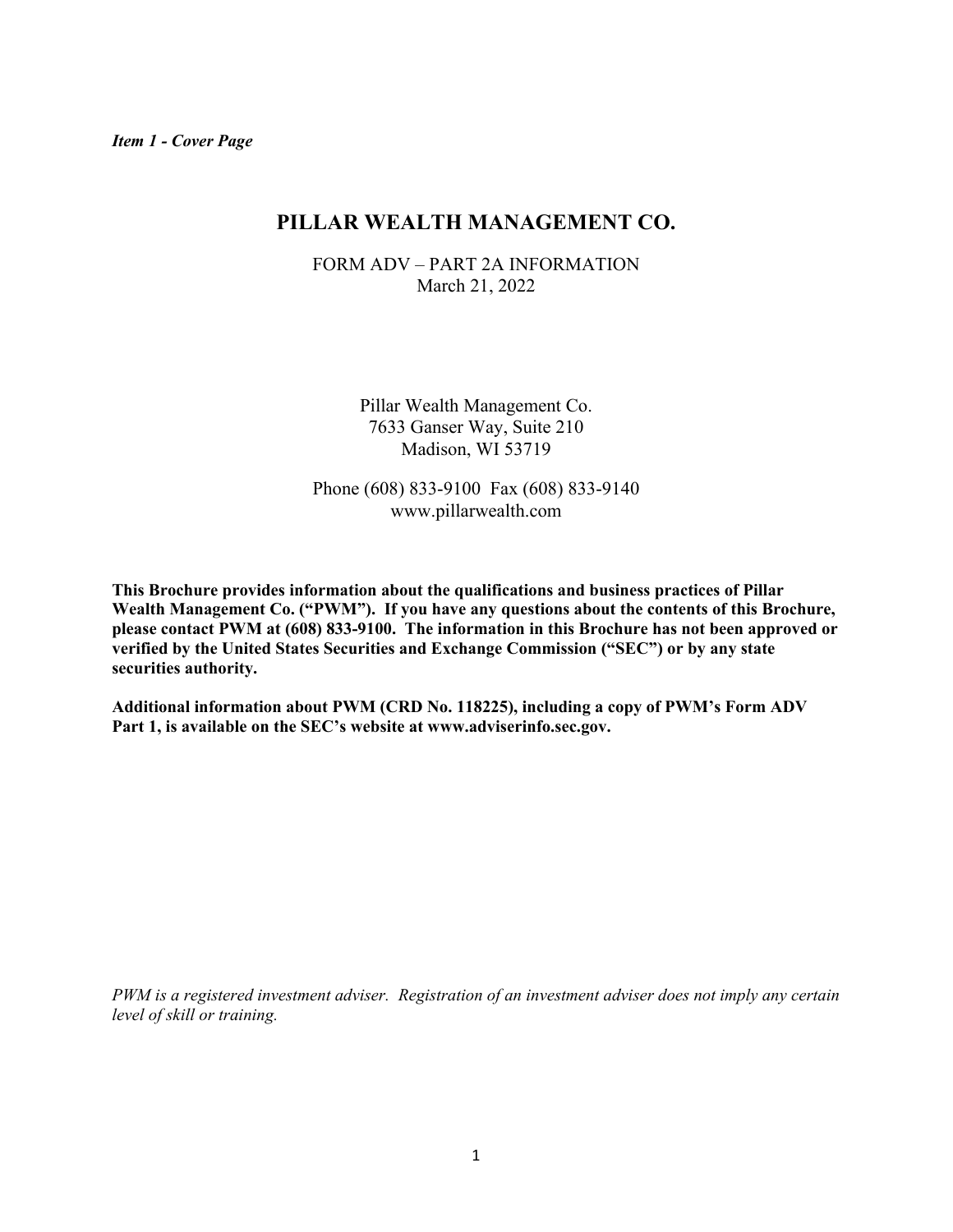## *Item 2 - Material Changes To This Brochure Since PWM's Last Annual Update filed March 9, 2021*

The following material change has been incorporated in the brochure since the last annual updating amendment noted above:

• Online Investment Management Services are no longer offered by PWM through Institutional Intelligent PortfoliosTM (IIP) sponsored by Schwab Performance Technologies, Inc. (SPT).

You may request a complete copy of PWM's current Form ADV, Part 2A Brochure at any time by contacting PWM at 608.833.9100.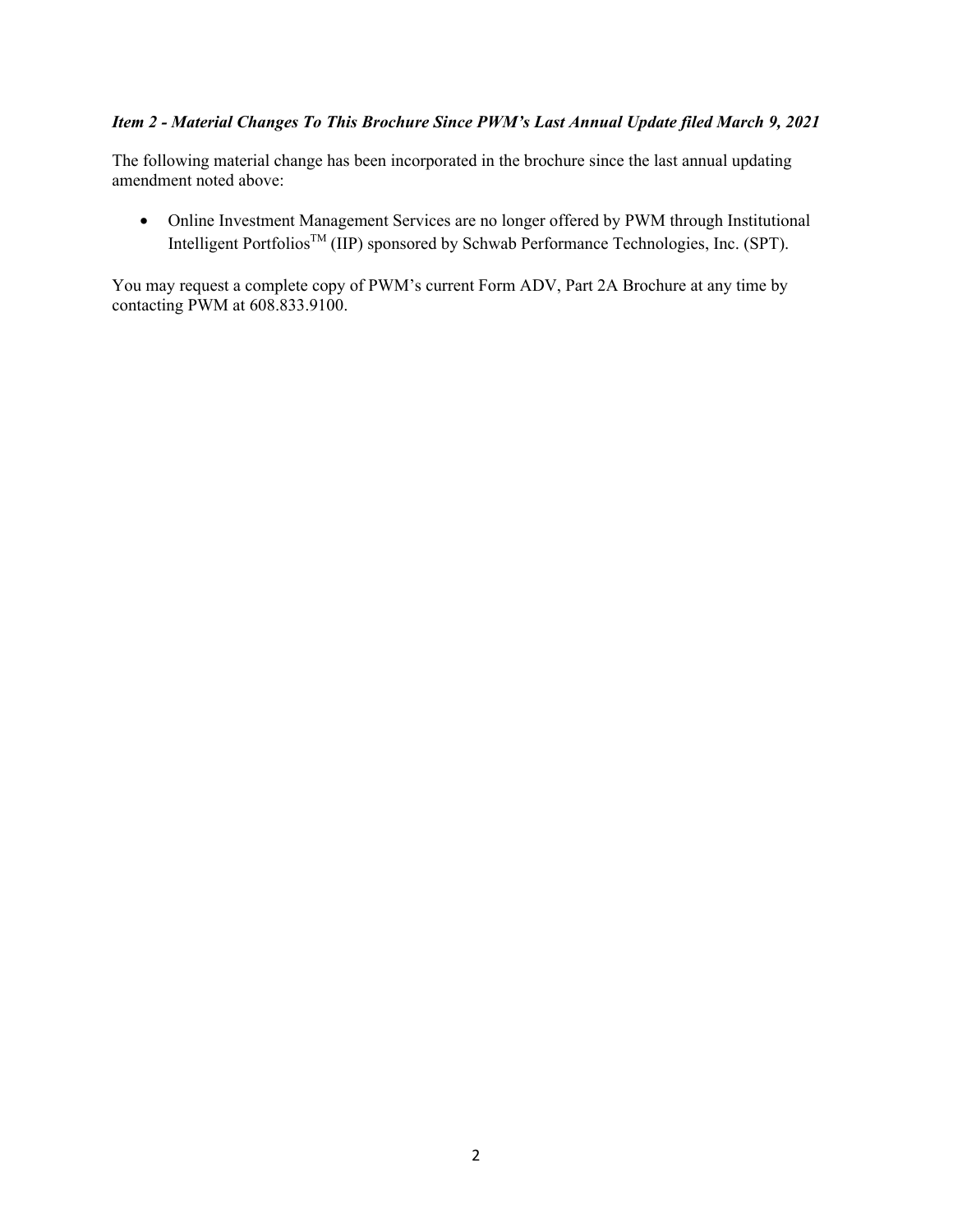## *Item 3 Table of Contents*

### **Table of Contents**

| Item<br>and the control of the control of the control of the control of the control of the control of the control of the | Page |
|--------------------------------------------------------------------------------------------------------------------------|------|
|                                                                                                                          |      |
| Item 2 - Material Changes To This Brochure Since PWM's Last Annual Update filed March 9,                                 |      |
|                                                                                                                          |      |
|                                                                                                                          |      |
|                                                                                                                          |      |
|                                                                                                                          |      |
|                                                                                                                          |      |
|                                                                                                                          |      |
|                                                                                                                          |      |
| Item 11 - Code of Ethics, Participation or Interest in Client Transactions and Personal Trading 8                        |      |
|                                                                                                                          |      |
|                                                                                                                          |      |
|                                                                                                                          |      |
|                                                                                                                          |      |
|                                                                                                                          |      |
|                                                                                                                          |      |
|                                                                                                                          |      |
|                                                                                                                          |      |
|                                                                                                                          |      |
| Brian J. Cleven<br>Chester W. Lee<br>William J. Meland<br>Patrick R. Sturm<br>Cara R. Wolenec                            |      |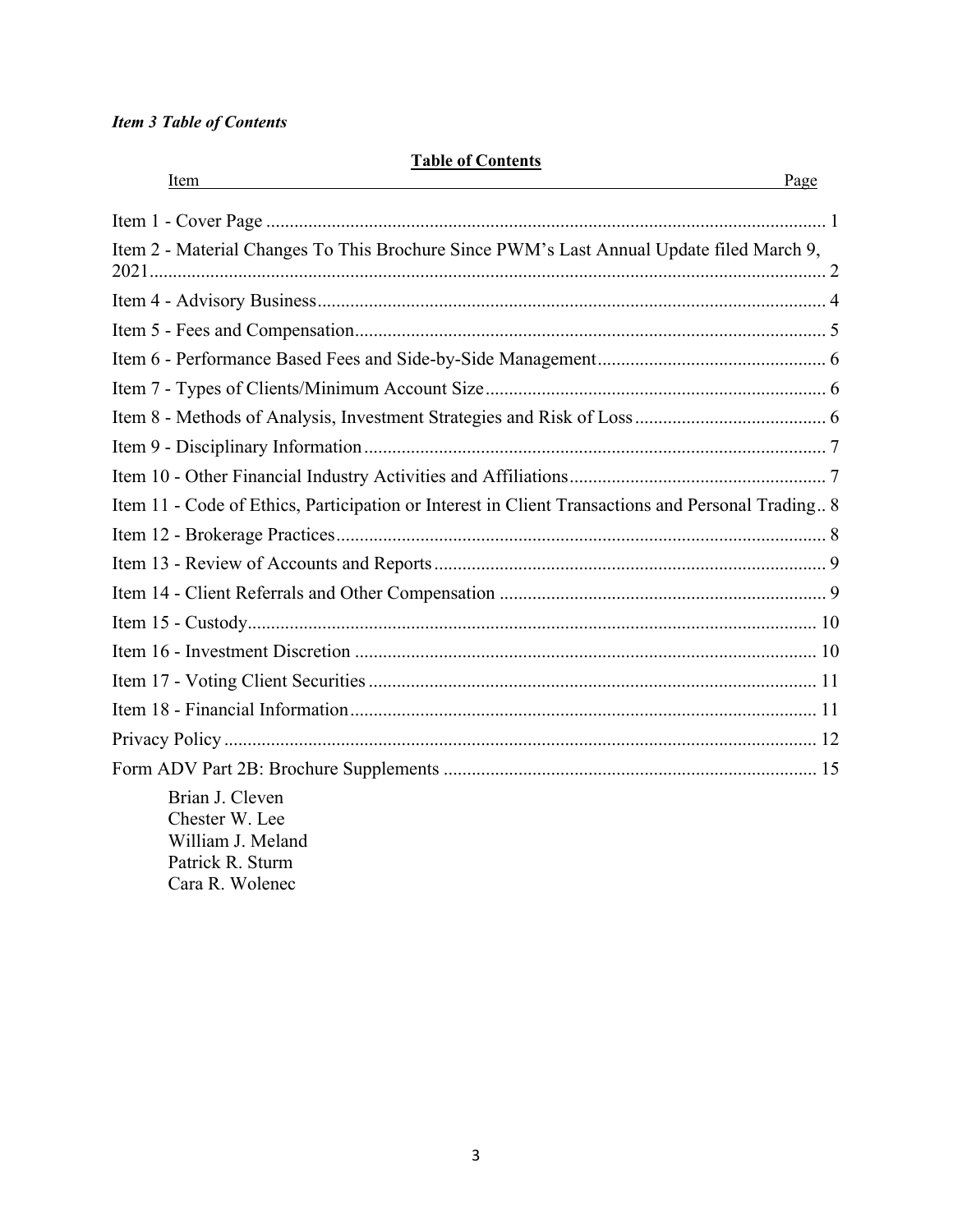#### *Item 4 - Advisory Business*

Pillar Wealth Management Co. ("PWM") has been providing investment advice since January 2002. PWM provides investment management services to a variety of clients. PWM is owned by William J. Meland and Patrick R. Sturm, and does not control any other firm.

The advisory services of PWM are described in detail below.

#### **Investment Management Services**

PWM provides investment management services to clients wishing to have their investments managed continuously on a discretionary basis. PWM is available to provide investment management services to a wide variety of clients including, but not limited to, individuals, trusts, pension and profit-sharing plans, corporations, estates and other entities.

The firm's investment management services begin by PWM assisting each new client in determining the client's investment objectives. PWM then manages each client's investments in a manner consistent with their objectives. PWM also assists the client in establishing a securities account at a brokerage firm designated by the client, then invests and reinvests the client's funds and securities held in the account. PWM's investment advisory representatives ("Representatives") usually recommend clients establish a brokerage account with Charles Schwab & Co., Inc. ("CS&Co"), a broker-dealer and member of SIPC, and most clients typically do so. CS&Co services include acting as custodian for each client's managed securities and other assets, and as processor of the securities transactions placed by PWM portfolio managers.

Besides managing various types of securities for clients, including, but not limited to mutual funds, exchange-traded funds ("ETFs"), common and preferred stocks, corporate bonds, municipal securities and government bonds, a portion of the securities in client accounts may be held in cash or cash equivalents, including money market mutual funds. PWM may also on occasion advise that the client place a portion of their account with an unaffiliated, third-party investment manager (each, a "Third-Party Manager"). PWM uses a due diligence process to evaluate Third-Party Managers that PWM believes are qualified to meet client investment objectives. Clients will enter into agreements with Third-Party Managers directly, in which case clients will grant PWM the authority to retain or terminate the Third-Party Manager on the client's behalf. Each Third-Party Manager has an obligation to provide clients with a copy of its current firm brochure describing, among other items, the Third-Party Manager's investment strategies and techniques, as required by applicable federal or state securities laws. In the event a Third-Party Manager is used for a client's account, in addition to PWM's fees for investment advisory services, described under *Item 5*, below, the client will also be responsible for similar fees charged by the Third-Party Manager on the account assets managed by it.

PWM portfolio managers are inclined to use fundamental analysis when evaluating client securities and making purchases and sales based upon the results of their analysis. A manager may also consider technical market factors before deciding the appropriate action to take in a client's account. Advice given to any client may differ from advice given, or the timing and nature of the action taken, with respect to other client accounts. PWM will make a reasonable effort to follow all investment management restrictions and instructions provided in writing to PWM by a client.

As a general rule, PWM believes investing in capital markets is best suited to those with a long-term time horizon and perspective. Therefore, clients should not expect frequent investment changes in the portfolio. However, as a result of monitoring the account, investment purchases and sales will be made, including asset-class-rebalance-related and tax-related trading.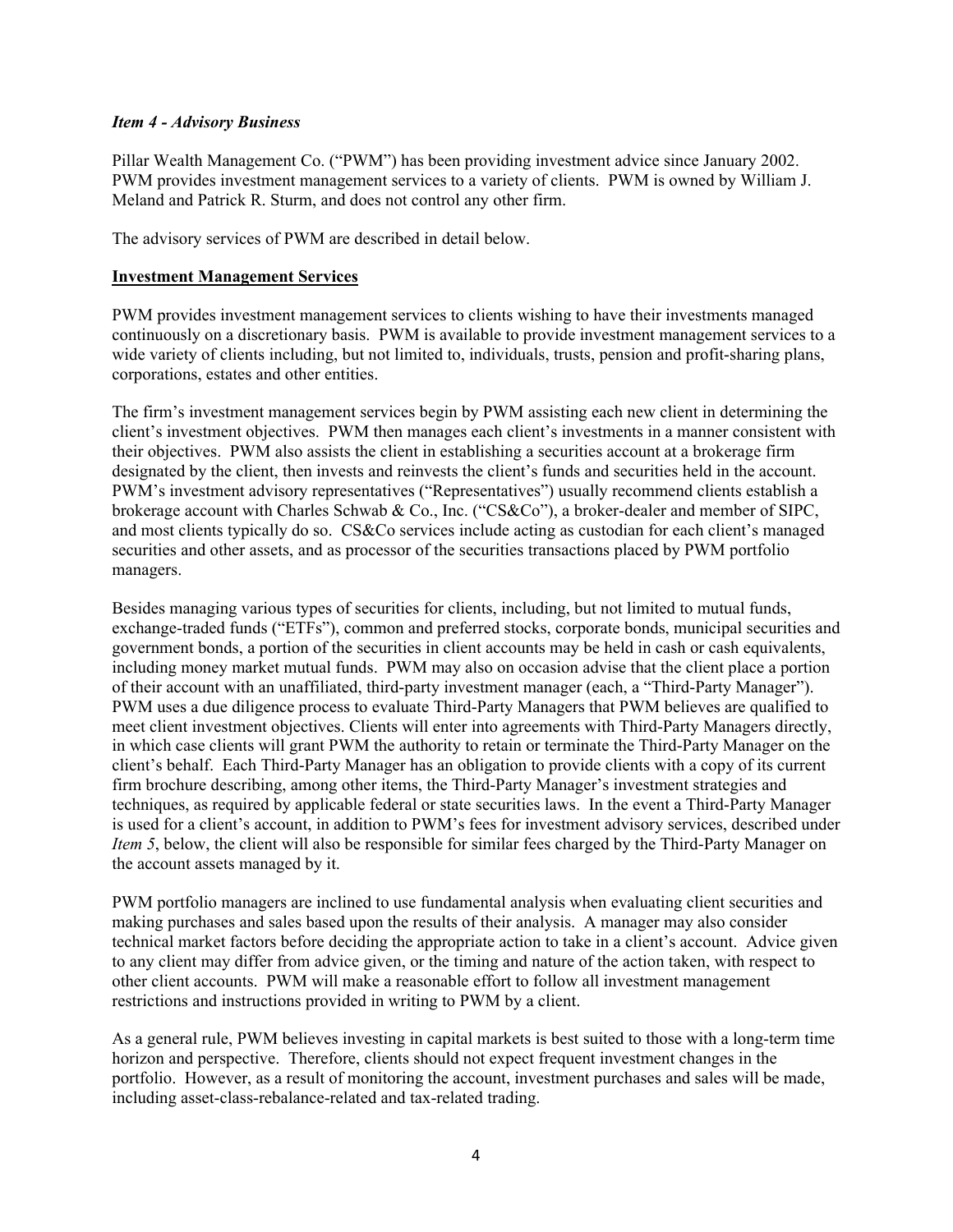PWM neither assures nor guarantees the results of PWM's Investment Management Services; thus, losses can occur from following PWM's advice pertaining to any investment or investment approach, including using conservative investment strategies.

#### **Assets Under Management**

As of December 31, 2021, PWM had assets of \$150,251,792 under discretionary management and \$0 under non-discretionary management.

#### *Item 5 - Fees and Compensation*

Fees paid to PWM are for PWM advisory services only. The fees do not include, for example, the fees charged by third parties such as Third-Party Managers, or accountants and attorneys assisting with providing the client with accounting and legal advice, or trust company officers and trust company representatives. Commissions on brokerage transactions and other account fees, if any, will also be charged by brokerage firms in accordance with the brokerage firm's normal commission schedule. See *Item 12, Brokerage Practices*. Customary commissions on insurance products are also not included.

Prospective clients should be aware that in addition to PWM's advisory fees, each ETF and each mutual fund in which a client's assets are invested also pays its own advisory fees and other internal expenses which already have been deducted from the fund's reported performance. Depending on the fund, a client may be able to invest directly in the shares issued by the fund with or without incurring any sales or thirdparty management fees. Account maintenance fees, if any, are also deducted by the custodian for each client's account. In addition, there may be tax effects pertaining to fund share redemptions, and other sales, made by PWM on behalf of clients. Redemptions and sales may be taxable events, which may accelerate the recognition of capital gains, and losses, and frequent redemptions and sales may result in short-term, rather than long-term, capital gains and losses, and short-term trading fees.

#### **Investment Management Services Fee**

Fees charged by PWM for investment management services are based upon the value of the account. All fees may be negotiated. Our standard fee schedule is as follows:

| <b>Value of Account Assets</b> | <b>Annual Fee</b> | <b>Three-Month Fee</b> |
|--------------------------------|-------------------|------------------------|
| First \$1,000,000              | $1.50\%$          | .375%                  |
| $$1,000,001 - $2,000,000$      | $1.20\%$          | $.300\%$               |
| $$2,000,001 - $3,000,000$      | $1.00\%$          | $.250\%$               |
| All Assets Over \$3,000,000    | $0.80\%$          | $.200\%$               |

Fees charged by PWM may be negotiated and thus vary from client to client for similar services. Negotiated fees are based upon a number of factors, including but not limited to, the type of account, the size of the account, the projected nature of trading for the account, the number and range of supplemental advisory services, the client-related services to be provided by PWM portfolio managers and in some cases, the fee charged by previous or prospective investment managers.

Fees are billed in advance on a three-month service period basis, at a rate of one-quarter of the annual asset-based fee. Fee calculations are based upon the market value of the account as of the last business day of the prior billing period. For purposes of valuing account assets, the following and other related accounts may be combined and the net fee due from each account apportioned, as agreed to by PWM and the client, among the accounts so combined: separate accounts of an individual; his or her spouse and close relatives of each; their minor children; trusts established on behalf of any of them; and any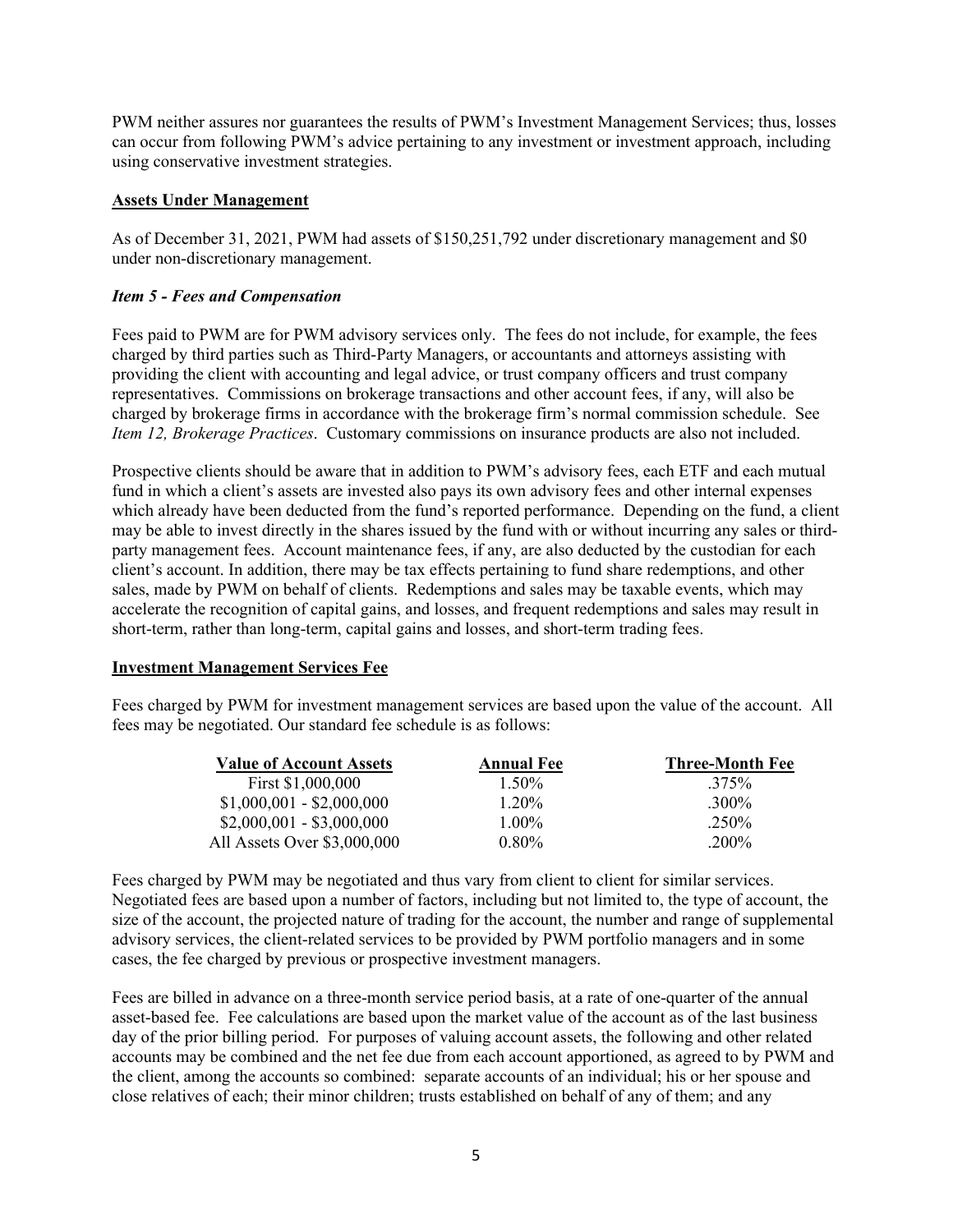corporation, partnership, association or similar organized group in which any of the foregoing hold a controlling interest. Personal accounts of adult children will not be combined with those of their parent(s) unless these accounts are for an adult child that lacks the legal capacity to enter into their own discretionary advisory services agreement with PWM and the parent(s) are trustee(s) on said account(s). The fee for any period which is less than a full quarter is prorated. No adjustment or refund will be made with respect to partial account asset contributions and withdrawals by a client during any fee period, unless agreed to in writing by client and PWM.

The discretionary advisory services agreement between a client and PWM can be terminated by either party with five business days' advance written notice. Pre-paid fees will be refunded in the event the agreement is terminated before fees are earned.

### **Other Compensation**

A number of PWM Representatives are also licensed to offer insurance products. PWM Representatives will receive customary commissions for the sale of such products should a client decide to make purchases through a PWM Representative. Clients are free to purchase such products other than through PWM Representatives. This compensation creates a conflict of interest. All prospective and existing clients are hereby advised that this conflict exists. In addition, PWM Representatives may recommend either no-load or load-waived mutual funds for a client's account. Clients are not charged a front-end load on load-waived mutual funds purchased for their accounts. In all cases, the investments must be suitable. Advisory fees are not reduced by the amount of sales compensation a PWM Representative receives, but PWM Representatives may consider commissions as a factor when determining asset-based fees.

### *Item 6 - Performance Based Fees and Side-by-Side Management*

PWM does not charge any performance-based fees, which are fees based on a share of capital gains or capital appreciation of client assets. All fees are disclosed above.

## *Item 7 - Types of Clients/Minimum Account Size*

PWM makes advisory services available to a wide variety of clients including but not limited to, individuals, trusts, pension and profit-sharing plans, corporations, estates and other entities. While PWM does not charge a minimum fee for advisory services, certain legacy client contracts allow for a minimum fee to be charged.

Disputes involving PWM and a client are subject to settlement by arbitration before a dispute resolution organization.

#### *Item 8 - Methods of Analysis, Investment Strategies and Risk of Loss*

PWM's security analysis methods include, but are not limited to, fundamental analysis (evaluating securities based upon historical and projected financial performance) and technical analysis (examining technical moves in the price of a security based upon peer securities or comparisons to an investment sector or index). PWM's main sources of information include, but are not limited to, financial newspapers and magazines, research materials prepared by others, corporate rating services, annual reports, prospectuses, public filings and company press releases.

PWM does not guarantee the results of the advice given. Thus, significant losses can occur by investing in any security, or by following any strategy, including those recommended or applied by PWM. Past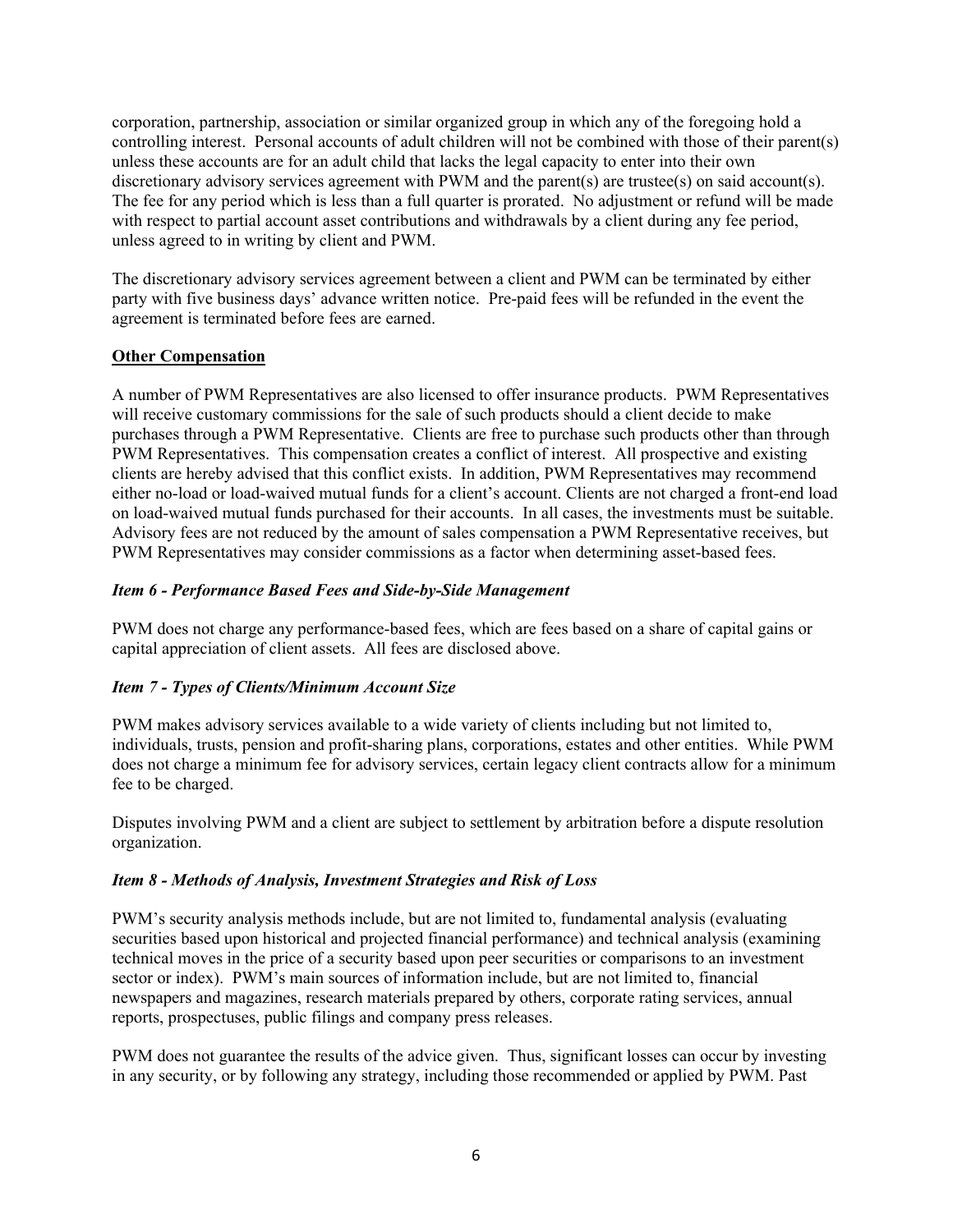performance does not guarantee future results, and there is no guarantee that a client's investment objectives will be achieved. Client accounts may be subject to the following risks:

*Management Risk*. When PWM has investment discretion over a client's account, this means that PWM has been delegated the authority to buy and sell investments on the client's behalf. Accordingly, the client must rely upon PWM's abilities and judgment and upon its investment abilities. There is no guarantee that the Adviser's investment techniques will be successful.

*Third-Party Managers Risk*. Third-Party Managers may invest in a variety of investments and employ various investment techniques. Please refer to the Form ADV brochure of each Third-Party Manager for more information about its investment strategies and related risks.

*Mutual Funds Risk*. Mutual funds are subject to investment advisory, transactional, operating and other expenses. Each mutual fund is subject to specific risks, depending on its investments. The value of a mutual fund's investments and the net asset value of the mutual fund's shares will fluctuate in response to changes in market and economic conditions, as well as the financial condition and prospects of companies in which the mutual fund invests. The performance of each mutual fund will depend on whether the mutual fund's investment adviser is successful in pursuing the mutual fund's investment strategy.

*ETFs Risk*. An investment in an ETF generally presents the same primary risks as an investment in a conventional mutual fund (i.e., one that is not exchange traded) that has the same investment objective, strategies and policies. The price of an ETF can fluctuate within a wide range and a portfolio could lose money investing in an ETF if the prices of the underlying investments owned by the ETF go down. Like mutual funds, ETFs are subject to investment advisory, transactional, operating and other expenses. Unlike mutual funds, ETFs do not necessarily trade at the net asset values of their underlying securities, which means an ETF could potentially trade above or below the value of its underlying portfolio. Additionally, because ETFs trade like stocks on exchanges, they are subject to trading and commission costs, unlike open-end mutual funds. ETFs are subject to liquidity risk. Liquidity risk exists when particular investments are difficult to purchase or sell, possibly preventing the sale of the security at an advantageous time or price.

*Cybersecurity Risk*. The computer systems, networks and devices used by PWM and its service providers employ a variety of protections designed to prevent damage or interruption from computer viruses, network and computer failures and cyberattacks. Despite such protections, systems, networks and devices potentially can be breached. Cyberattacks include, but are not limited to, gaining unauthorized access to digital systems for purposes of corrupting data, or causing operational disruption, as well as denial-ofservice attacks on websites. Cyber incidents may cause disruptions and impact business operations, potentially resulting in financial losses, the inability of PWM or service providers to trade, violations of privacy and other laws, regulatory fines, reputational damage, reimbursement costs and additional compliance costs, as well as the inadvertent release of confidential information.

#### *Item 9 - Disciplinary Information*

PWM does not have any disciplinary information to report regarding itself or any of PWM's Representatives or other related persons.

#### *Item 10 - Other Financial Industry Activities and Affiliations*

Representatives of PWM may also be licensed insurance agents for various insurance companies.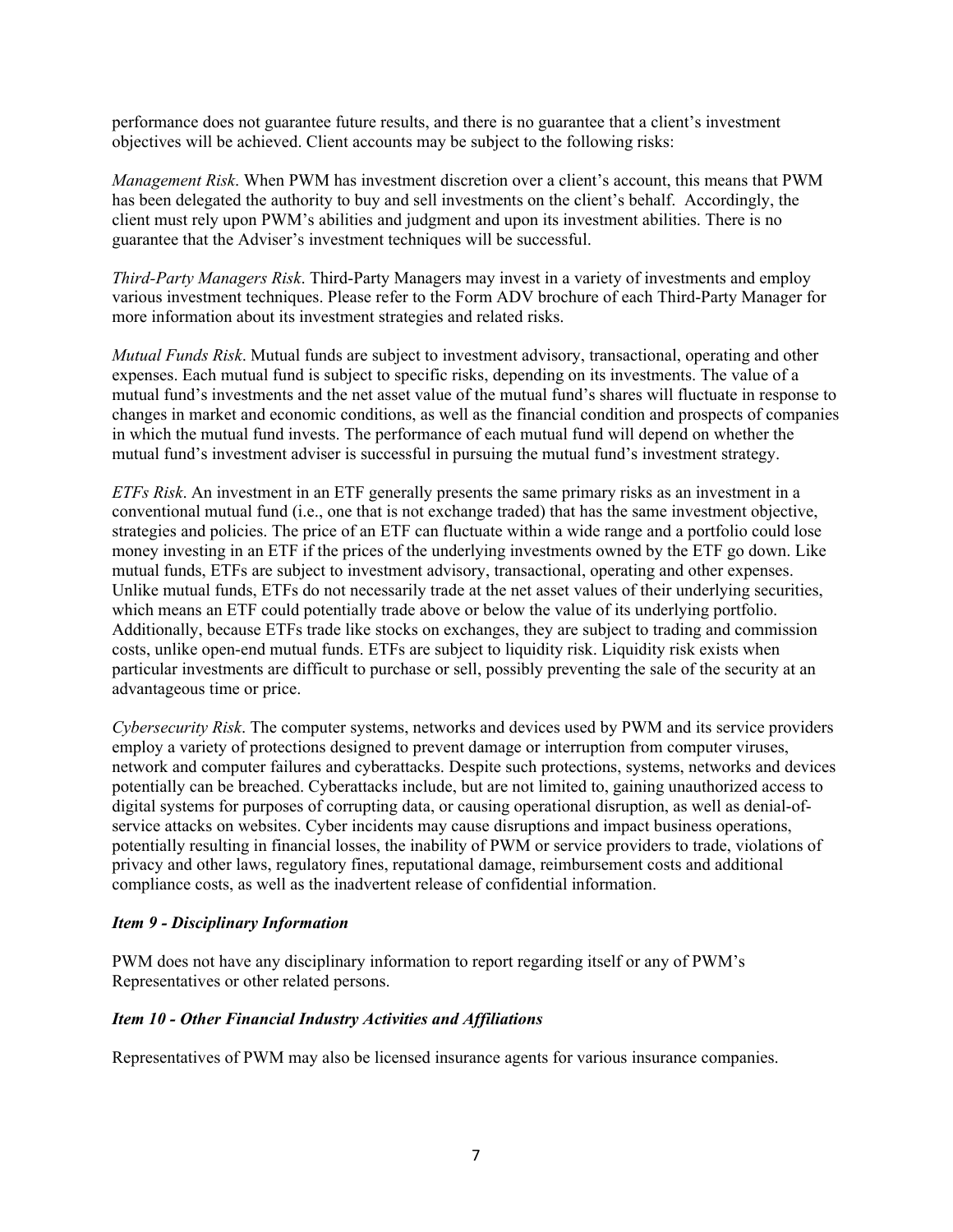William J. Meland and Patrick R. Sturm own Pillar Insurance Marketing, LLC, and Chester "Skip" Lee owns Platinum Financial Resources, Inc. through which insurance sales and services are offered.

## *Item 11 - Code of Ethics, Participation or Interest in Client Transactions and Personal Trading*

When PWM Representatives make recommendations for the purchase of insurance products, they receive customary commissions as insurance salespersons. The receipt of commissions in return for insurance product purchases creates a conflict of interest for Representatives when they recommend the purchase of such products to clients.

PWM and PWM's employees may buy and sell securities that they recommend to clients for purchase or sale. PWM and PWM's employees will process transactions for client accounts ahead of similar transactions contemplated for their own accounts. To ensure employee transactions are supervised, each PWM employee is required to provide PWM's Chief Compliance Officer with access to their personal securities accounts for review. In addition, PWM has established written policies and procedures designed to prevent and detect questionable activity.

#### *Item 12 - Brokerage Practices*

### **Brokerage Discretion**

In connection with PWM's investment management services, PWM does not exercise discretion to select a broker-dealer for securities transactions. That decision is left to the client. However, because PWM Representatives recommend, and clients typically designate, CS&Co to execute securities transactions recommended by PWM, PWM typically will not exercise discretion to evaluate the services of other broker-dealers. The selection by a client of one broker-dealer for executing orders – commonly referred to as "directed brokerage" – does not allow PWM to exercise discretion in evaluating the quality of execution services and commissions of other broker-dealers. Thus, selecting a single broker-dealer may not necessarily result in best price or execution of a client's transactions, and may end up costing clients more money.

You should note that not all investment advisers require clients to direct brokerage.

#### **Benefits to PWM from CS&Co**

While PWM does not use client brokerage commissions to pay for research or other products or services received by PWM from CS&Co in connection with client securities transactions – commonly referred to as "soft dollar benefits" – PWM does receive access to information and other benefits (some of which may include research), described below, from CS&Co.

• Schwab Advisor Services (formerly called Schwab Institutional) is Schwab's business serving independent investment advisory firms like PWM. Through Schwab Advisor Services, CS&Co provides PWM and PWM's clients with access to CS&Co institutional brokerage services – trading, custody, reporting and related services – many of which are not typically available to CS&Co retail customers. CS&Co also makes available various support services, some of which help PWM manage or administer PWM's clients' accounts while others help PWM manage and grow our business. CS&Co's support services described below are generally available on an unsolicited basis (PWM does not have to request them) and at no charge to PWM. The availability to PWM of CS&Co's products and services is not based on PWM giving particular investment advice.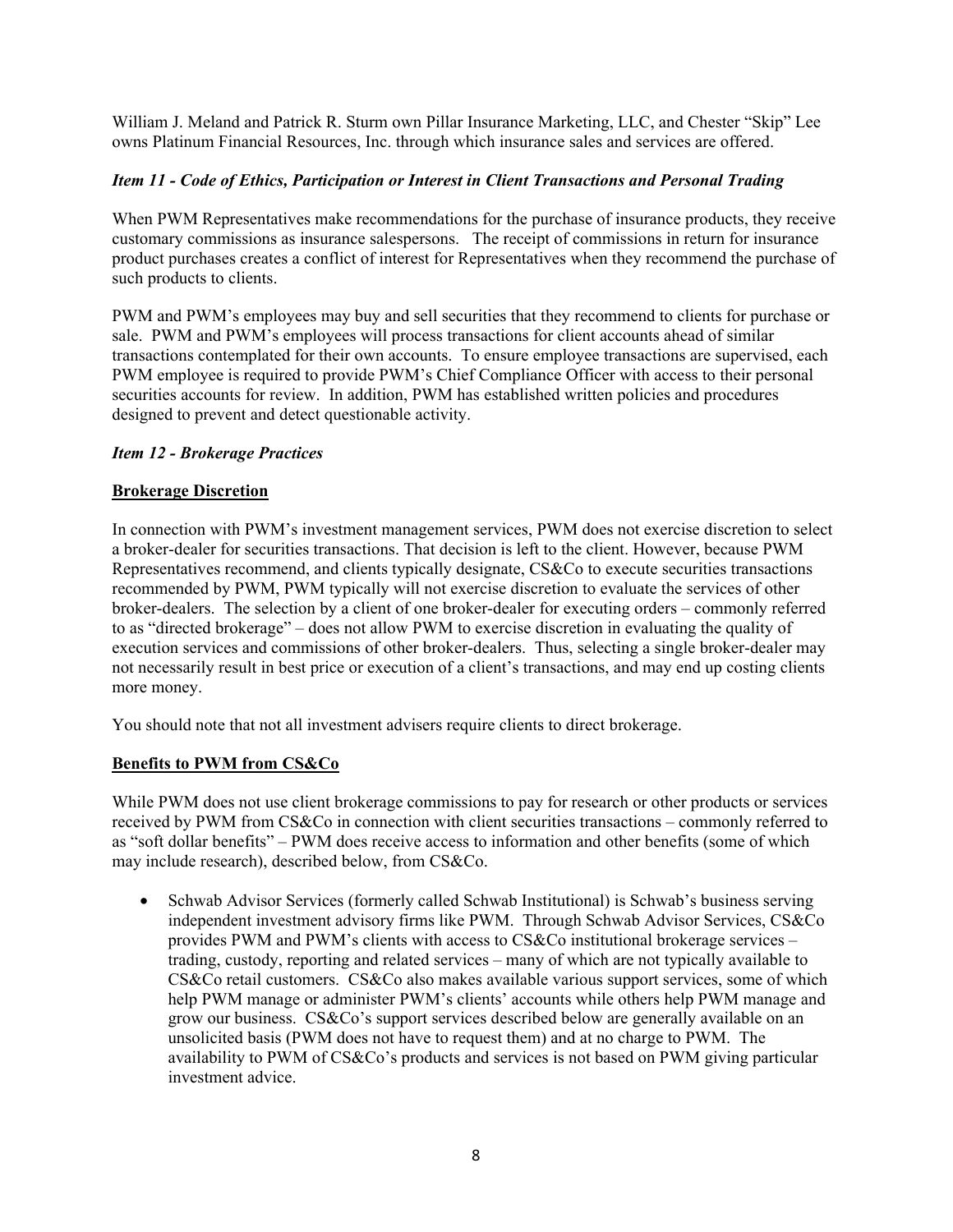- CS&Co's institutional brokerage services include access to a broad range of investment products, execution of securities transactions, and custody of client assets. The investment products available through Schwab include some to which PWM might not otherwise have access or that would require a significantly higher minimum initial investment by PWM's clients. CS&Co's services described in this paragraph generally benefit the client and the client's account(s).
- CS&Co also makes available to PWM other products and services that benefit PWM but may not directly benefit clients. These products and services assist PWM in managing and administering PWM's clients' accounts. They include investment research, both Schwab's own and that of third parties, software and technology that provides access to client account data (such as duplicate trade confirmations and account statements), facilitate trade execution and allocate aggregated trades, provide pricing and other market data, facilitate payment of our fees from our clients' accounts, and assist with back-office functions, recordkeeping and client reporting.
- CS&Co also offers other services intended to help PWM manage and further develop our business enterprise. These services include: education conferences and events, technology, compliance, legal and business consulting, publications and conferences on practice management and business succession and access to employee benefits providers, human capital consultants and insurance providers. CS&Co may provide some of these services itself. In other cases, CS&Co will arrange for third-party vendors to provide the services to PWM. CS&Co may also discount or waive its fees for some of these services or pay all or a part of a third-party's fees. CS&Co also provides PWM with other benefits such as occasional business entertainment of our personnel.

The services and other benefits received by PWM from CS&Co described above do not depend on the amount of brokerage transactions directed to CS&Co. However, PWM's receipt of these services and other benefits at minimal or no cost creates an inducement and conflict of interest for PWM since referring clients to any other brokerage firm could result in fewer support services and higher overhead costs to PWM. Thus, the receipt of these services creates an incentive and conflict of interest for PWM when PWM recommends CS&Co to clients. Nevertheless, it is PWM's belief that use of the CS&Co as custodian and broker is in its clients' best interest based on the scope, quality and price of CS&Co's services.

PWM does not process transactions through CS&Co in return for CS&Co referring new clients to PWM.

#### *Item 13 - Review of Accounts and Reports*

Managed accounts are reviewed as frequently as requested by client or as deemed necessary by PWM as a result of the nature of securities in an account, events affecting assets in an account or other reasons. PWM's portfolio manager assigned to a client's account conducts all reviews. Investments in managed accounts are monitored quarterly and as appropriate in between.

Each client receives quarterly account statements directly from the client's custodian.

#### *Item 14 - Client Referrals and Other Compensation*

PWM does not compensate any unrelated, third parties for client referrals, nor does PWM accept referral fees or any form of remuneration from other professionals when a prospect or client is referred to them. Also, as indicated above, PWM does not direct brokerage transactions to any third party, including Schwab, in return for client referrals. However, PWM does provide incentive compensation to one of PWM's Representatives for bringing new clients to PWM. Such payments, which are made in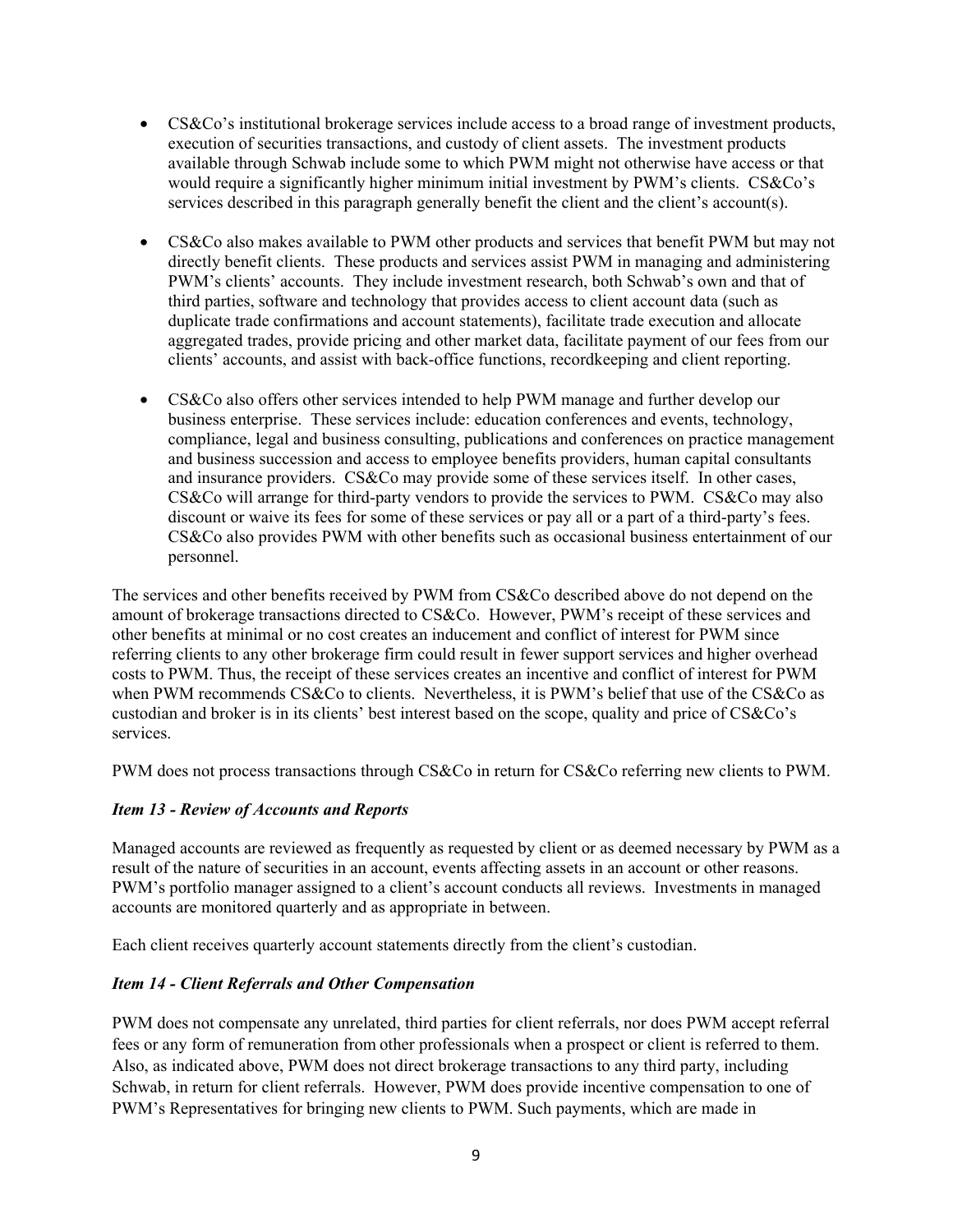compliance with applicable securities laws, are made at PWM's expense and do not result in any additional fee to advisory clients.

In addition, PWM receives an economic benefit from Schwab in the form of the support products and services Schwab makes available to PWM. These products and services, how they benefit PWM, and the related conflicts of interest are described above under *Item 12*.

## *Item 15 - Custody*

PWM does not act as custodian for client accounts. All clients must appoint a custodian, such as a broker, bank or trust company, to have possession of the assets of the account, to settle transactions for the account, and to accept instructions from PWM regarding assets in the account, subject to certain procedural restrictions. Clients receive quarterly account statements directly from the custodian. Please compare the information in any client reports and/or billing statements prepared by PWM with the information in account statements provided by the custodian.

To the extent PWM is deemed to have custody as a result of a client authorizing PWM to deduct advisory fees directly from the client's custodial account, PWM intends to comply with the safekeeping requirements set forth in Rule 206(4)-2 under the Investment Advisers Act of 1940, as amended.

### *Item 16 - Investment Discretion*

When providing investment management services, PWM Representatives may exercise discretion when granted authority by clients, and most clients grant discretionary authority to PWM. When doing so, discretionary authority allows PWM to select the securities to buy and sell, the amount to buy and sell, when to buy and sell, and the commission rate paid, without obtaining specific consent from the client for each trade. Clients should be aware that Representatives may make different recommendations and effect different trades with respect to the same securities to different advisory clients. Commissions and execution of securities transactions implemented through the custodian/broker-dealer recommended by  $PWM - i.e., CS&Co - may not be better than the commissions or execution available if the client used$ another brokerage firm. However, PWM believes that the overall level of services and support provided to the client by CS&Co outweighs the potentially lower costs that may be available from other brokerage service providers.

When a Third-Party Manager is used to manage a portion of a client's account, the Third-Party Manager, not PWM, exercises discretion to purchase or sell investments in the account managed by the Third-Party Manager.

If a client directs PWM to effect transactions through a particular broker-dealer other than CS&Co, depending on the circumstances, PWM will do so. However, such an instruction may have implications to the client which may include incurring transaction costs and commissions that may be higher or lower than if the instruction had not been given. Also, restricting PWM to a particular broker-dealer may limit PWM's ability to include a client account order within block orders to obtain the best price or execution. In addition, if PWM is effecting transactions in a security for clients by means of a block order with CS&Co, as well as an order in the same security for a client who has directed PWM to use a different broker-dealer, PWM will effect the block order with CS&Co first. Thus, clients directing PWM to use a different broker-dealer may not receive the same average price for securities bought or sold that would be received if the order was part of a block order.

In those instances where an order error occurs by PWM, PWM's policy is to reverse the order to make the client account whole.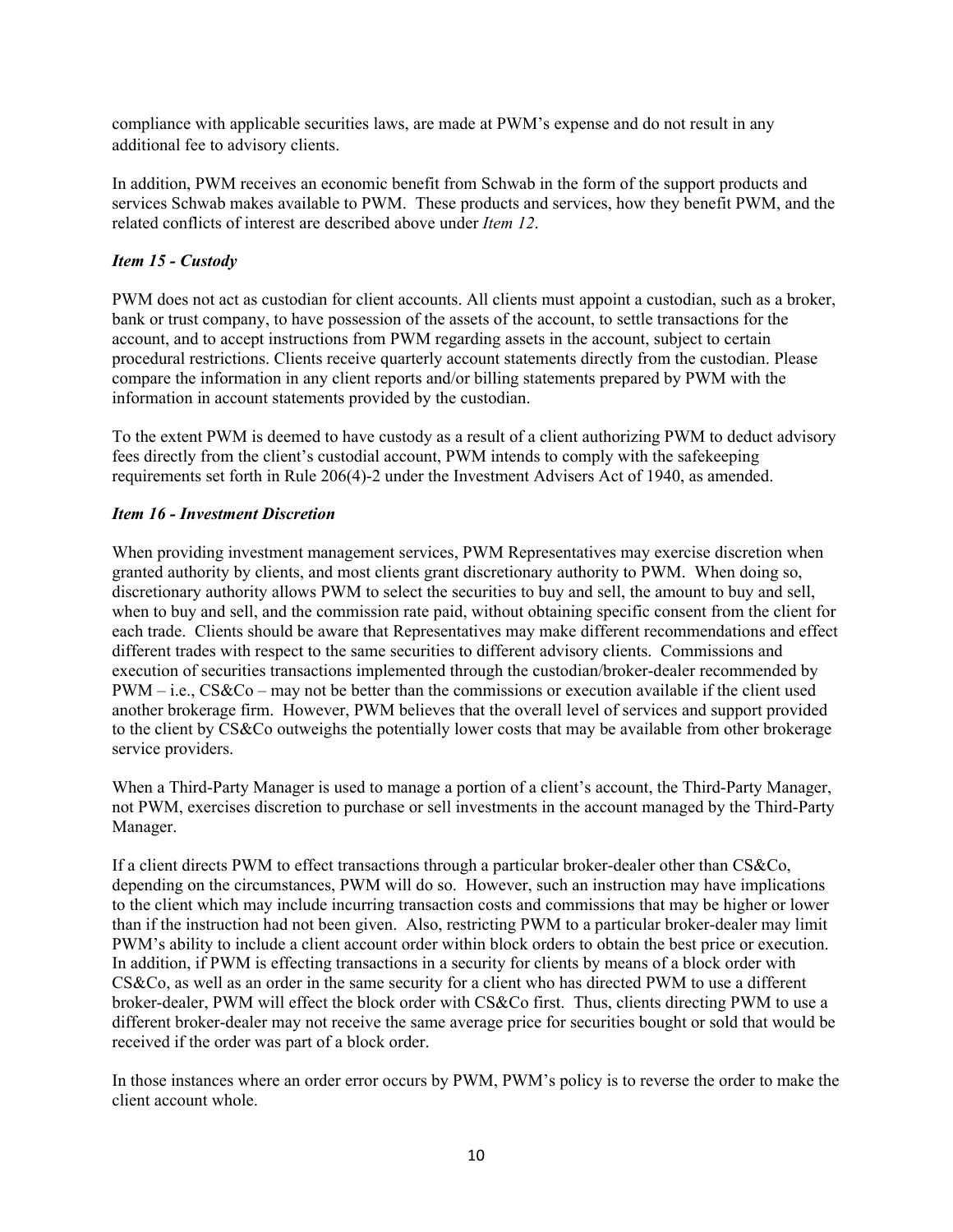#### *Item 17 - Voting Client Securities*

PWM and PWM's Representatives do not vote proxies on behalf of clients. Rather, the obligation to vote all proxies rest with the client, who will receive notices of proxies from their account's custodian. Likewise, PWM also does not take any action on legal notices PWM or a client may receive from issuers of securities held in a client's managed account. However, PWM is available to answer questions regarding such notices.

### *Item 18 - Financial Information*

PWM does not receive fees of more than \$1,200 six months or more in advance, thus no financial statement for PWM is attached. PWM does not have any financial condition that is reasonably likely to impair PWM's ability to meet contractual commitments to any client. PWM has not been the subject to a bankruptcy petition at any time during the past ten years.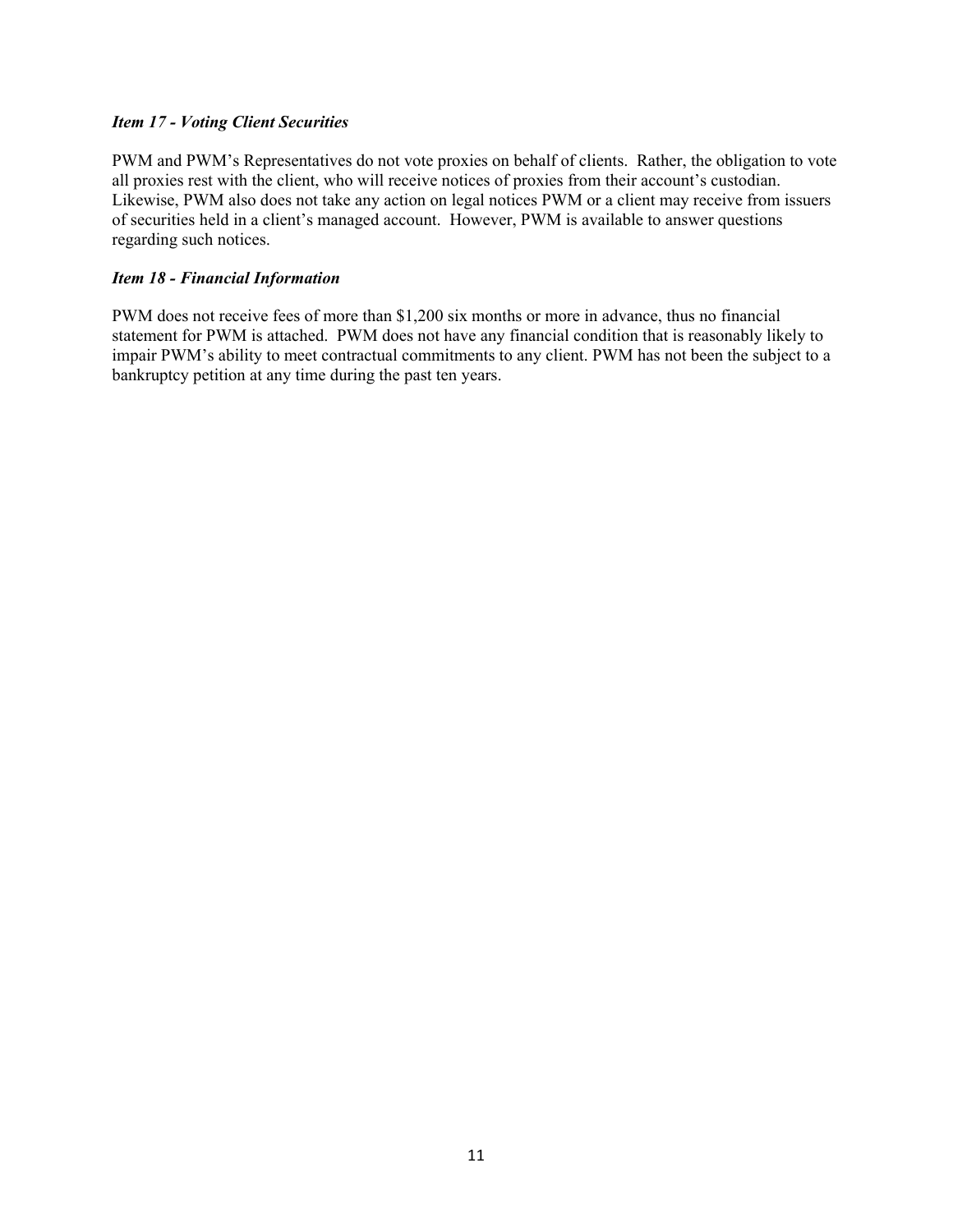## *Privacy Policy*

| <b>FACTS</b>                                                                                                                                                                                                                                                                                                                                 | WHAT DOES PILLAR WEALTH MANAGEMENT CO. ("PWM") DO WITH<br>YOUR PERSONAL INFORMATION?                                                                                                                                                                                                                                                                                                                                                             |                 |                                |
|----------------------------------------------------------------------------------------------------------------------------------------------------------------------------------------------------------------------------------------------------------------------------------------------------------------------------------------------|--------------------------------------------------------------------------------------------------------------------------------------------------------------------------------------------------------------------------------------------------------------------------------------------------------------------------------------------------------------------------------------------------------------------------------------------------|-----------------|--------------------------------|
| Why?                                                                                                                                                                                                                                                                                                                                         | Financial companies choose how they share your personal information. Federal law gives consumers the right to<br>limit some but not all sharing. Federal law also requires PWM to tell you how PWM collects, shares, and protects<br>your personal information. Please read this notice carefully to understand what PWM does.                                                                                                                   |                 |                                |
| What?                                                                                                                                                                                                                                                                                                                                        | The types of personal information PWM collects and shares depends on the product or service you have with us.<br>This information can include:<br>Social Security number and employment information<br>$\bullet$<br>Income, net worth and investment experience<br>$\bullet$<br>Risk tolerance and retirement assets<br>$\bullet$<br>When you are no longer PWM's customer, PWM continues to share your information as described in this notice. |                 |                                |
| How?                                                                                                                                                                                                                                                                                                                                         | All financial companies need to share customers' personal information to run their everyday business. In the<br>section below, PWM lists the reasons financial companies can share their customers' personal information; the<br>reasons PWM chooses to share; and whether you can limit this sharing.                                                                                                                                           |                 |                                |
|                                                                                                                                                                                                                                                                                                                                              | Reasons PWM can share your personal information                                                                                                                                                                                                                                                                                                                                                                                                  | Does PWM share? | Can you limit this<br>sharing? |
| For PWM's everyday business purposes-<br>such as to process your transactions, maintain your account(s), respond to court<br>orders and legal investigations, or report to credit bureaus                                                                                                                                                    |                                                                                                                                                                                                                                                                                                                                                                                                                                                  | Yes             | N <sub>o</sub>                 |
| For PWM's marketing purposes-<br>to offer PWM's products and services to you                                                                                                                                                                                                                                                                 |                                                                                                                                                                                                                                                                                                                                                                                                                                                  | Yes             | Yes                            |
| For joint marketing with other financial companies                                                                                                                                                                                                                                                                                           |                                                                                                                                                                                                                                                                                                                                                                                                                                                  | Yes             | Yes                            |
| For PWM's affiliates' everyday business purposes-<br>information about your transactions and experiences                                                                                                                                                                                                                                     |                                                                                                                                                                                                                                                                                                                                                                                                                                                  | Yes             | Yes                            |
| For PWM's affiliates' everyday business purposes-<br>information about your creditworthiness                                                                                                                                                                                                                                                 |                                                                                                                                                                                                                                                                                                                                                                                                                                                  | No              | Yes                            |
| For PWM's affiliates to market to you                                                                                                                                                                                                                                                                                                        |                                                                                                                                                                                                                                                                                                                                                                                                                                                  | Yes             | Yes                            |
|                                                                                                                                                                                                                                                                                                                                              | For non-affiliates to market to you                                                                                                                                                                                                                                                                                                                                                                                                              | Yes             | Yes                            |
| *If your representative terminates his or her relationship with PWM and<br>moves to another investment advisory firm, PWM or your independent<br>representative may disclose your personal information to the new firm,<br>unless you instruct PWM not to by returning the completed Privacy Choices<br>Notice form attached to this notice. |                                                                                                                                                                                                                                                                                                                                                                                                                                                  |                 |                                |
| <b>Questions?</b>                                                                                                                                                                                                                                                                                                                            | Call 608-833-9100 or go to www.pillarwealth.com.                                                                                                                                                                                                                                                                                                                                                                                                 |                 |                                |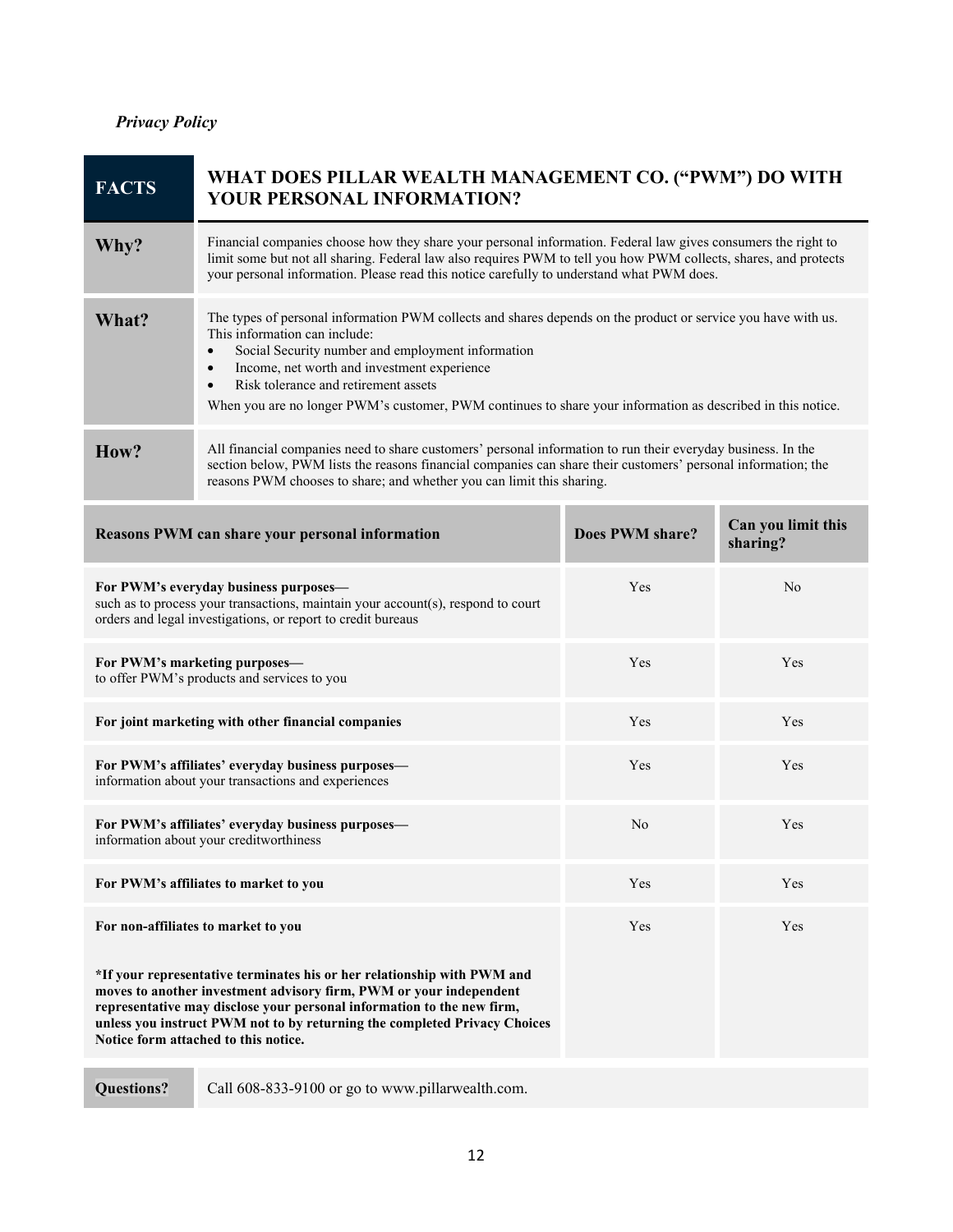| Who PWM is                                       |                                                                                                                                                                                                                                                                                                                                                                  |  |  |
|--------------------------------------------------|------------------------------------------------------------------------------------------------------------------------------------------------------------------------------------------------------------------------------------------------------------------------------------------------------------------------------------------------------------------|--|--|
| Who is providing this notice?                    | Pillar Wealth Management Co. ("PWM")                                                                                                                                                                                                                                                                                                                             |  |  |
| <b>What PWM does</b>                             |                                                                                                                                                                                                                                                                                                                                                                  |  |  |
| How does PWM protect my personal<br>information? | To protect your personal information from unauthorized access and use, PWM<br>uses security measures that comply with federal law. These measures include<br>computer safeguards and secured files and buildings.<br>PWM restricts access to your personal information to those employees who<br>need such access to perform their job responsibilities.         |  |  |
| How does PWM collect my personal<br>information? | PWM collects your personal information, for example, when you<br>enter into investment advisory contract<br>$\bullet$<br>seek financial advice<br>$\bullet$<br>apply for insurance<br>PWM also collects your personal information from others, such as affiliates, or<br>other companies.                                                                        |  |  |
| Why can't I limit all sharing?                   | Federal law gives you the right to limit only<br>sharing for affiliates' everyday business purposes—information about<br>your creditworthiness<br>affiliates from using your information to market to you<br>$\bullet$<br>sharing for non-affiliates to market to you<br>State laws and individual companies may give you additional rights to limit<br>sharing. |  |  |
| <b>Definitions</b>                               |                                                                                                                                                                                                                                                                                                                                                                  |  |  |
| <b>Affiliates</b>                                | Companies related by common ownership or control. They can be financial and<br>nonfinancial companies.                                                                                                                                                                                                                                                           |  |  |
| Non-affiliates                                   | Companies not related by common ownership or control. They can be financial<br>and nonfinancial companies.<br>Non-affiliates PWM shares with can include companies such as vendors,<br>$\bullet$<br>and other service providers.                                                                                                                                 |  |  |
| Joint marketing                                  | A formal agreement between non-affiliated financial companies that together<br>market financial products or services to you.<br>Our joint marketing partners include categories of companies such as insurance<br>companies.                                                                                                                                     |  |  |
| Other important information                      |                                                                                                                                                                                                                                                                                                                                                                  |  |  |

Pillar Wealth Management Co. is a registered investment advisor.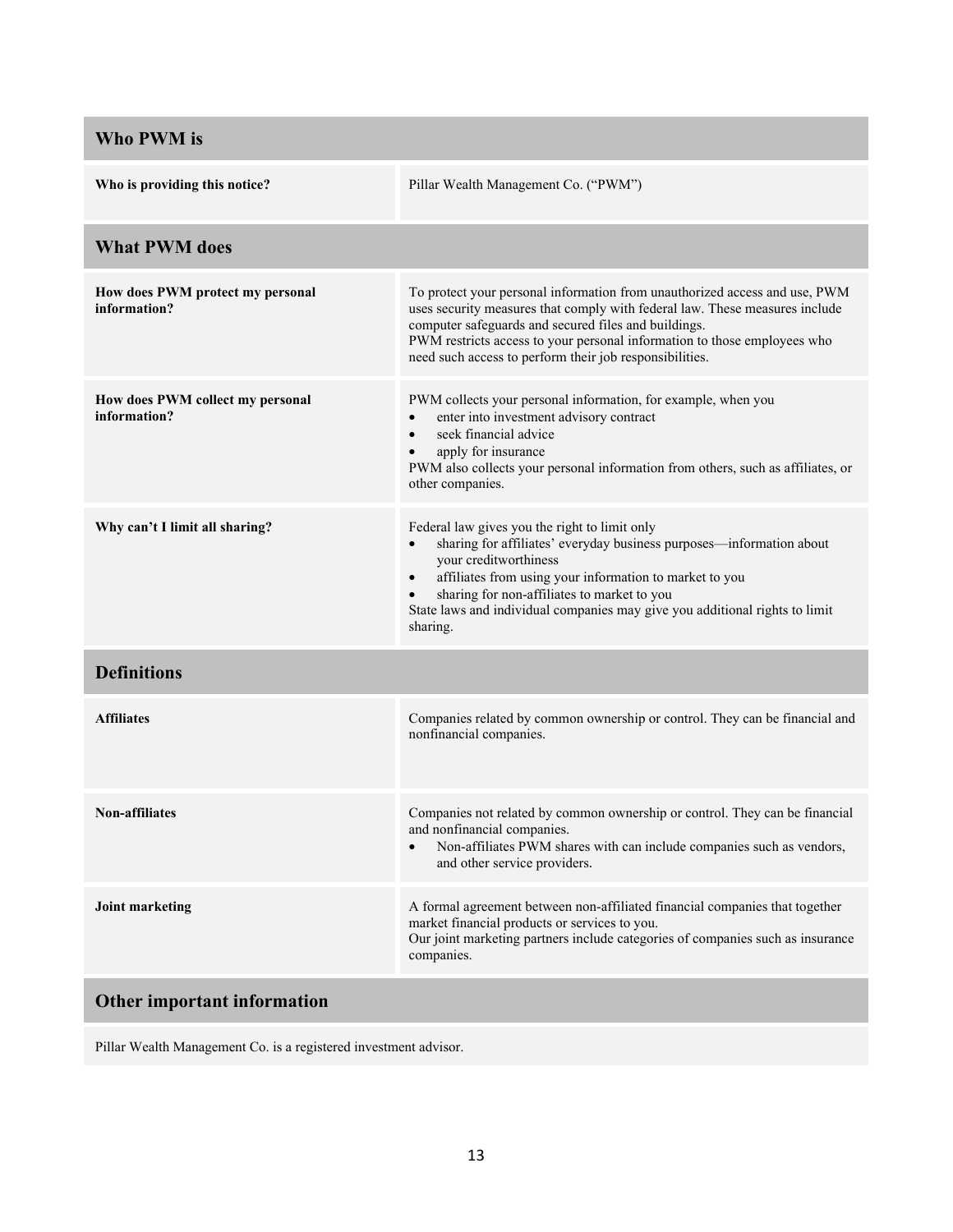## **If you want to limit PWM's sharing Contact us** If you prefer that PWM not share your nonpublic personal information (except in those circumstances described previously that are permitted or required by law), please contact the Privacy Coordinator: **By telephone:** 608-833-9100 **By email:** info@pillarwealth.com **By mail:** Mark your choices below, fill in, and send the form to: Pillar Wealth Management Co. Privacy Coordinator 7633 Ganser Way, Suite 210 Madison, WI 53719 **Unless PWM hears from you, PWM can begin sharing your information 30 days from the date of this letter. However, you can contact PWM at any time to limit PWM's sharing.**

| <b>Check your choices</b>                              |                                                                                                                                 |                                                                                                                                                                                                                                                                                                             |  |                                                                                                              |
|--------------------------------------------------------|---------------------------------------------------------------------------------------------------------------------------------|-------------------------------------------------------------------------------------------------------------------------------------------------------------------------------------------------------------------------------------------------------------------------------------------------------------|--|--------------------------------------------------------------------------------------------------------------|
| Your choices will apply to<br>everyone on your account | Check any/all you want to limit:<br>Do not share information about my creditworthiness with your affiliates for<br>$\mathbf{L}$ |                                                                                                                                                                                                                                                                                                             |  |                                                                                                              |
|                                                        |                                                                                                                                 | their everyday business purposes.<br>Do not allow your affiliates to use my personal information to market to<br>me. (I will receive a renewal notice for this use for marketing in $5$ years.)<br>Do not share my personal information with non-affiliates to market their<br>products and services to me. |  |                                                                                                              |
|                                                        | Your name                                                                                                                       |                                                                                                                                                                                                                                                                                                             |  | Mail to:                                                                                                     |
|                                                        | Your address                                                                                                                    |                                                                                                                                                                                                                                                                                                             |  | Pillar Wealth<br>Management Co.<br>Privacy Coordinator<br>7633 Ganser Way,<br>Suite 210<br>Madison, WI 53719 |
|                                                        |                                                                                                                                 | Account number                                                                                                                                                                                                                                                                                              |  |                                                                                                              |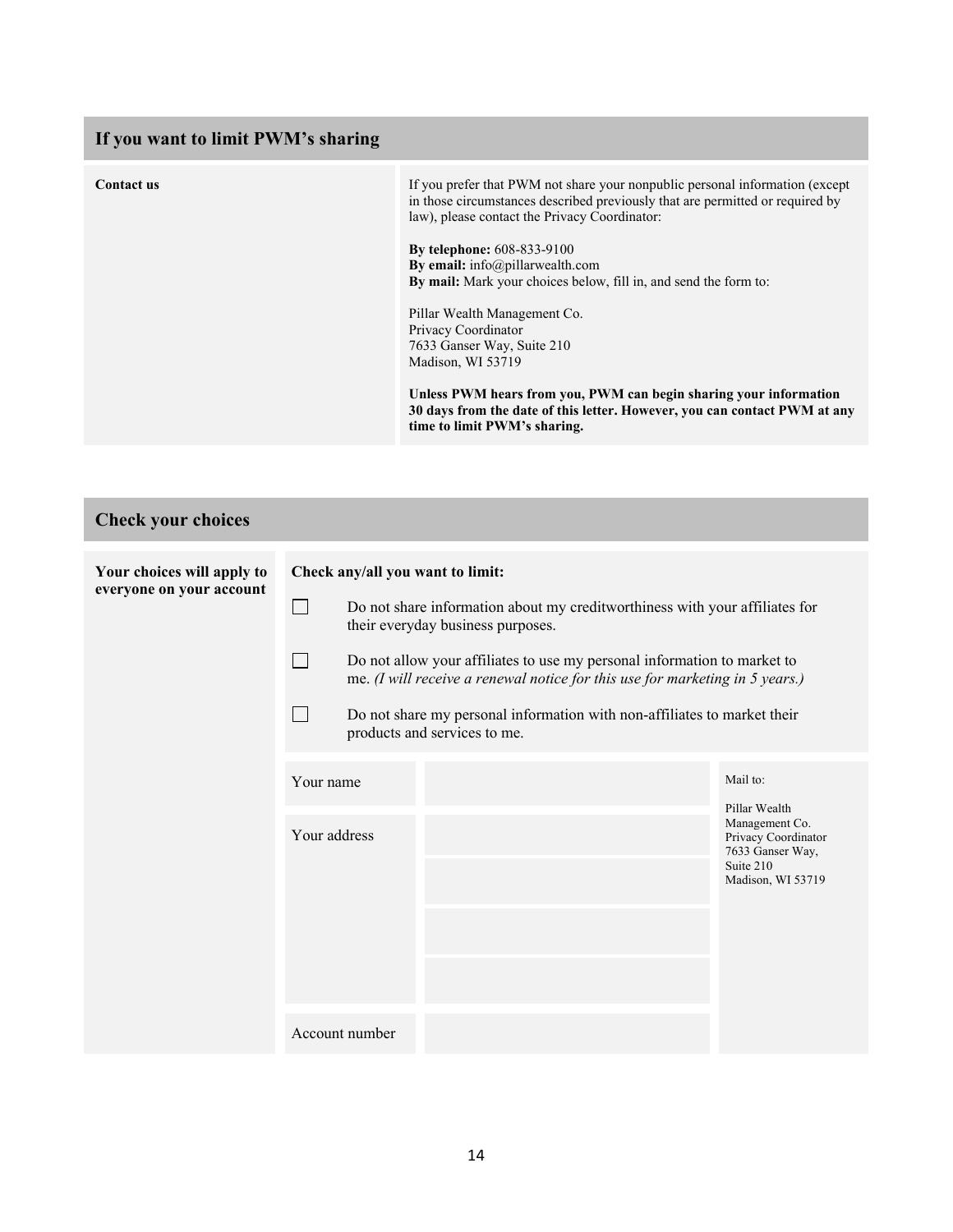# **PILLAR WEALTH MANAGEMENT CO.**

FORM ADV – SCHEDULE 2B SET

March 21, 2022

Pillar Wealth Management Co. 7633 Ganser Way, Suite 210 Madison, WI 53719

Phone (608) 833-9100 Fax (608) 833-9140 www.pillarwealth.com

## **Schedule 2B Brochure Supplements**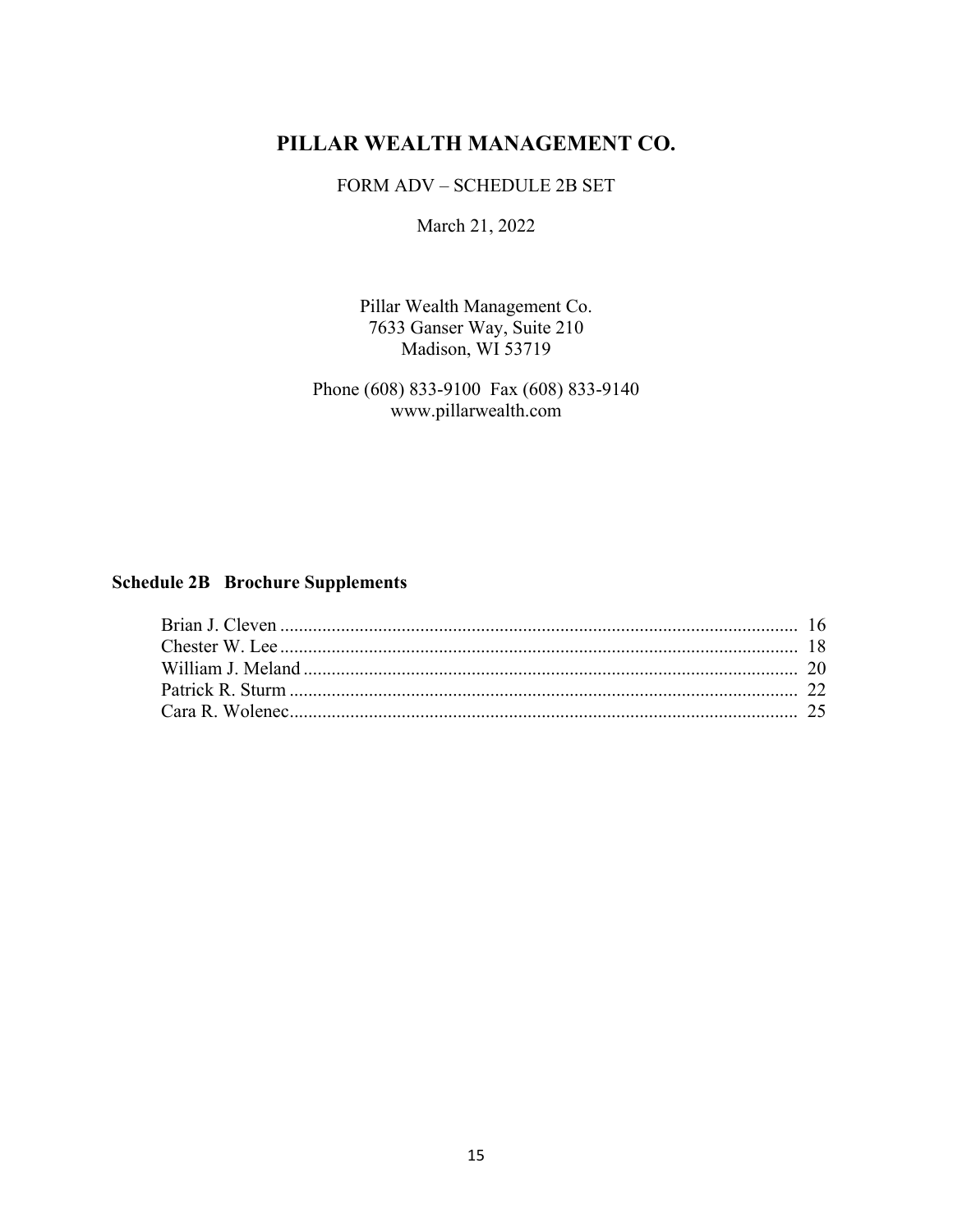#### SCHEDULE 2B - BROCHURE SUPPLEMENT

**Brian J. Cleven**  March 21, 2022

PILLAR WEALTH MANAGEMENT CO. 7633 Ganser Way, Suite 210 Madison, WI 53719

Phone (608) 833-9100 Fax (608) 833-9140 www.pillarwealth.com

**This Brochure Supplement provides information about Brian J. Cleven that supplements the Pillar Wealth Management Co. ("PWM") brochure. You should have received a copy of that brochure. Please contact PWM at 608-833-9100 if you did not receive PWM's brochure or if you have any questions about the contents of this supplement.** 

**Additional information about Brian J. Cleven (CRD No. 4188820) is available on the SEC's website at www.adviserinfo.sec.gov.**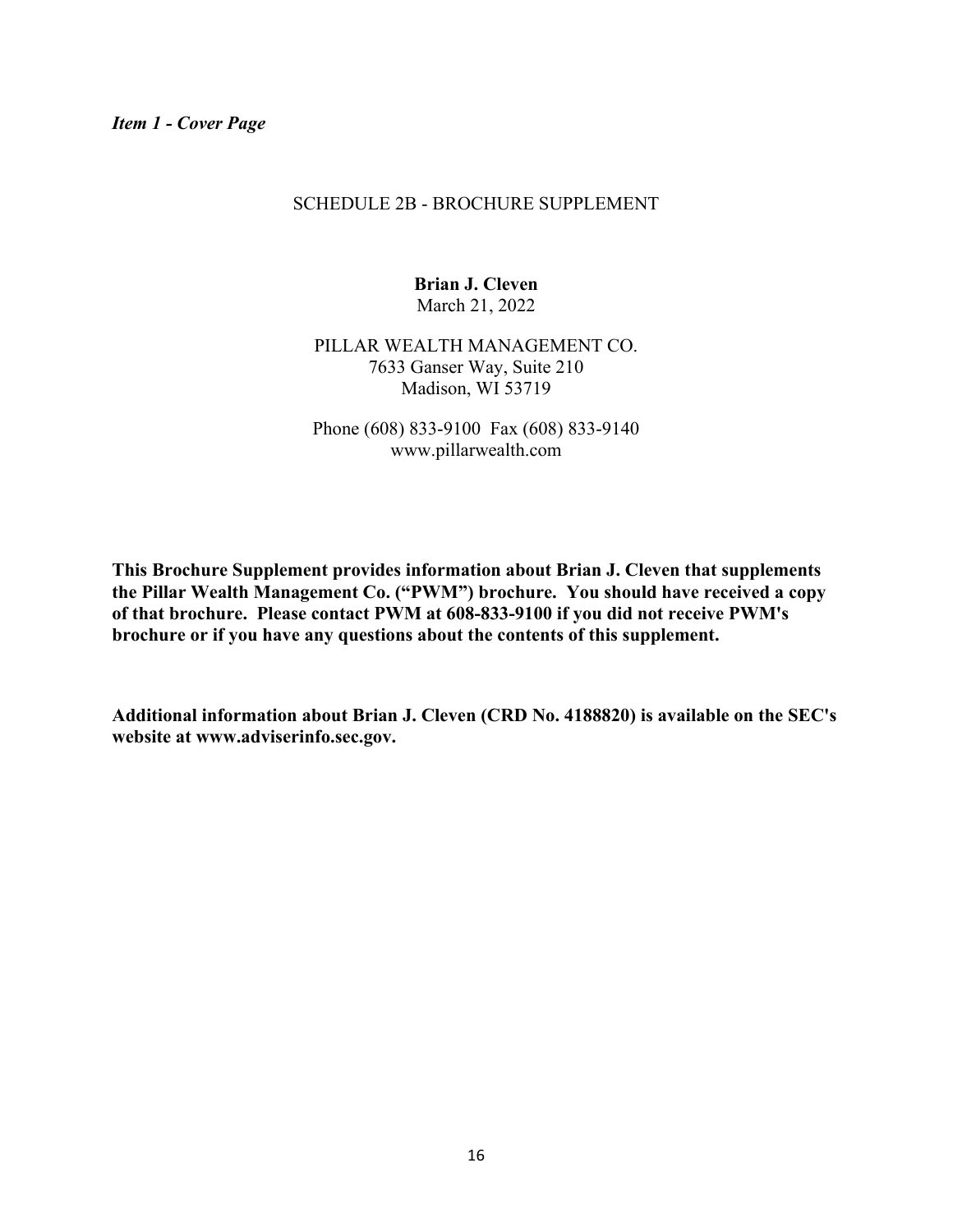## *Item 2 - Educational Background and Business Experience*

Mr. Cleven attended the Kellogg School of Management at Northwestern University in Evanston, IL from September 1997 until June 1999 receiving a Master of Business Administration. He attended the University of Wisconsin-Platteville from August 1982 to December 1986 where he earned a Bachelor of Science in Electrical Engineering (BSEE). Mr. Cleven is a licensed Professional Engineer (PE). He was born in 1963.

Mr. Cleven serves as PWM's Chief Executive Officer (CEO). He joined PWM in 2011 as an investment adviser representative. From September 2001 to March 2011, Mr. Cleven held the positions of Vice President and Managing Director of Madison Investment Advisors, Inc. in Madison, WI. Prior to that, he was a Vice President and Financial Adviser for Strong Capital Management, Inc. where he provided investment counseling and securities services to high-net-worth individuals.

Mr. Cleven has successfully passed the FINRA Series 66 Uniform Combined State Law Exam.

## *Item 3 - Disciplinary Information*

Mr. Cleven does not have any disciplinary information to disclose. He has not: (a) been party to a criminal or civil action in a domestic, foreign or military court, (b) been party to an administrative proceeding before the SEC, any other federal regulatory agency, any state regulatory agency or any foreign financial regulatory authority, or (c) been party to a self-regulatory proceeding.

## *Item 4 - Other Business Activities*

Mr. Cleven is not actively engaged in any other business activities.

## *Item 5 - Additional Compensation*

Mr. Cleven does not receive any additional economic benefit from third parties for providing advisory services.

## *Item 6 - Supervision*

Mr. Cleven is supervised by William J. Meland, PWM's Chief Compliance Officer. Mr. Meland's contact information can be found on the cover page of this Schedule 2B supplemental brochure.

Mr. Meland and other individuals as he may designate, regularly review the accounts receiving investment advisory services to monitor for suitability of recommendations and compliance with regulatory and internal procedures.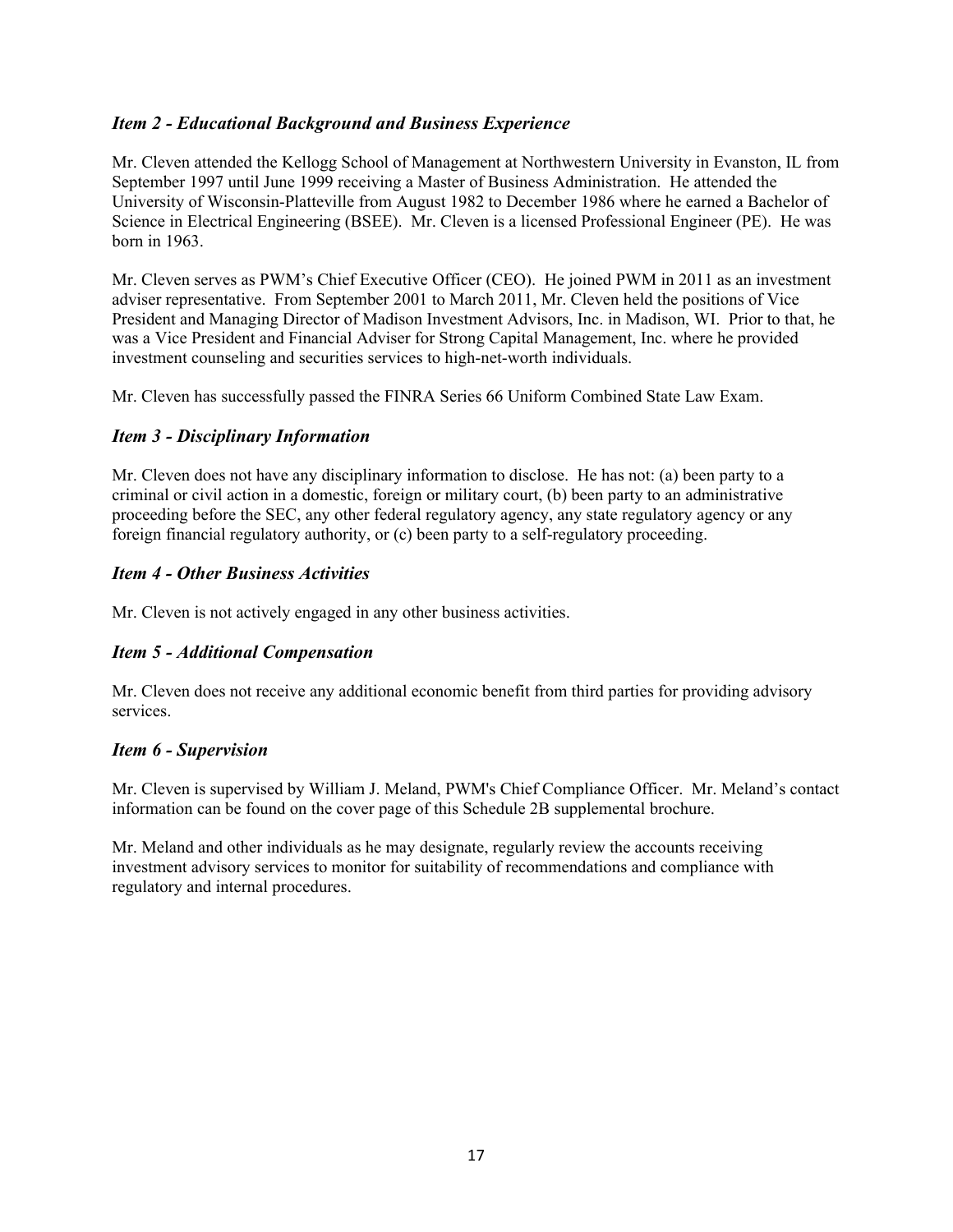#### SCHEDULE 2B - BROCHURE SUPPLEMENT

**Chester "Skip" Lee**  March 21, 2022

PILLAR WEALTH MANAGEMENT CO. 7633 Ganser Way, Suite 210 Madison, WI 53719

Phone (608) 833-9100 Fax (608) 833-9140 www.pillarwealth.com

> 118 North Iowa Street Dodgeville, WI 53533

Phone (608) 935-7335 Fax (608) 319-2077

**This Brochure Supplement provides information about Chester W. Lee that supplements the Pillar Wealth Management Co. ("PWM") brochure. You should have received a copy of that brochure. Please contact PWM at 608-833-9100 if you did not receive PWM's brochure or if you have any questions about the contents of this supplement.** 

**Additional information about Chester W. Lee (CRD No. 2836975) is available on the SEC's website at www.adviserinfo.sec.gov.**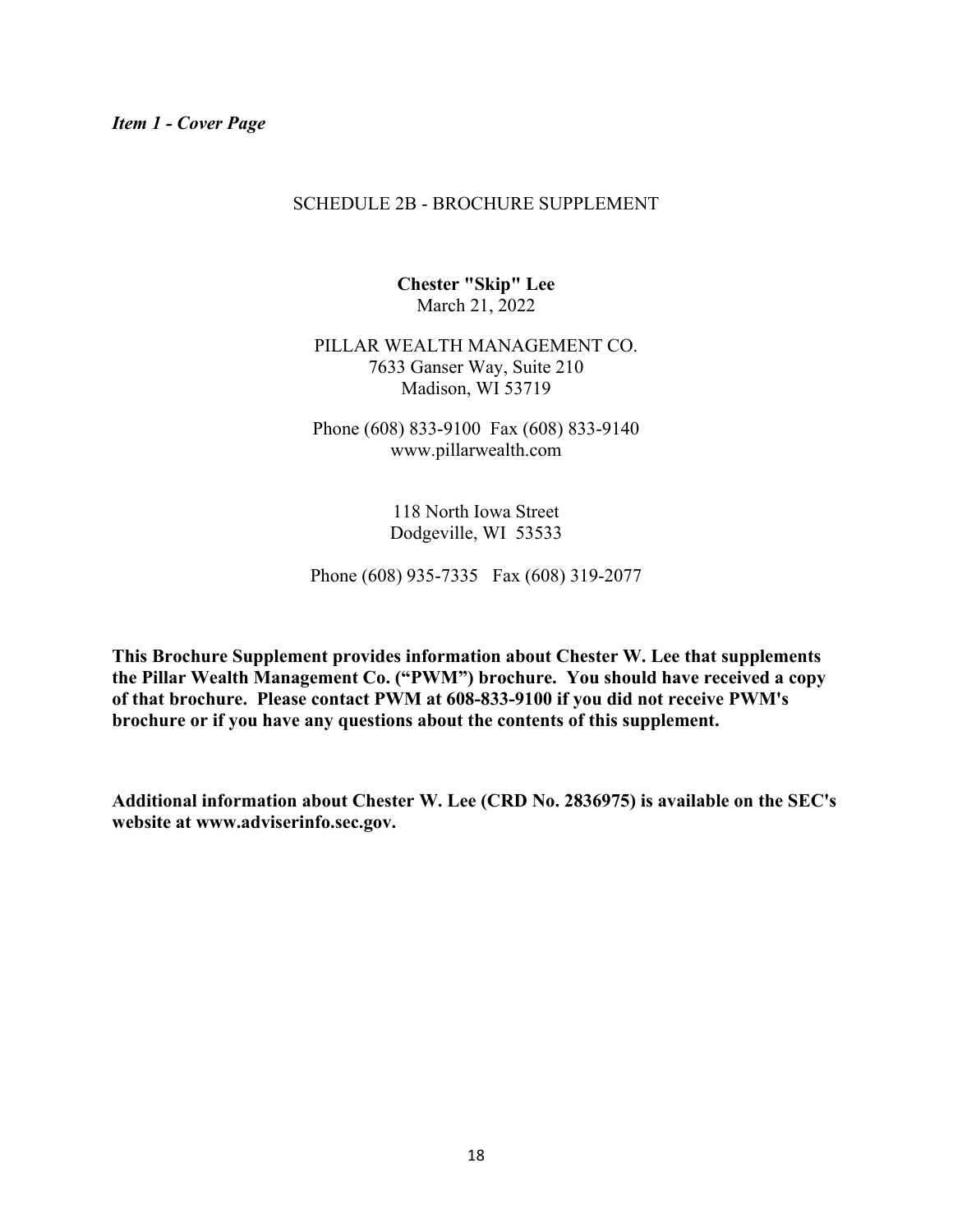## *Item 2 - Educational Background and Business Experience*

Mr. Lee attended the University of Wisconsin-Platteville from 1991-1994 where he studied Business Administration with an emphasis on Finance. He previously attended the University of Wisconsin-Richland in Richland Center, WI from 1989-1991 where he earned an Associate Degree in Science. Mr. Lee was born in 1971. He is also licensed as an insurance agent in Wisconsin for life insurance.

Mr. Lee joined PWM as an investment adviser representative in 2011. He founded Platinum Financial Resources, Inc. in 1994, which prior to joining PWM was doing business as (dba) Skip Lee & Associates, where he helped clients with their financial and estate planning. Mr. Lee was licensed with ING Financial Partners, Inc. from 2007 until 2011.

Mr. Lee has successfully passed the FINRA Series 65 Uniform Investment Adviser Law Exam.

## *Item 3 - Disciplinary Information*

Mr. Lee does not have any disciplinary information to disclose. He has not: (a) been party to a criminal or civil action in a domestic, foreign or military court, (b) been party to an administrative proceeding before the SEC, any other federal regulatory agency, any state regulatory agency or any foreign financial regulatory authority, or (c) been party to a self-regulatory proceeding.

## *Item 4 - Other Business Activities*

Mr. Lee is also licensed to sell insurance products through various insurance companies. He spends approximately 25% of his time on this activity. Additionally, Mr. Lee owns a self-storage business called Store N Stuff Self Storage. He spends approximately 25% of his time on this activity.

## *Item 5 - Additional Compensation*

Mr. Lee receives commissions for the sale of insurance products. In addition, he receives incentive compensation from PWM for bringing new clients to the firm. He does not, however, receive any additional economic benefit from third parties for providing advisory services.

## *Item 6 - Supervision*

Mr. Lee is supervised by William J. Meland, PWM's Chief Compliance Officer. Mr. Meland's contact information can be found on the cover page of this Schedule 2B supplemental brochure.

Mr. Meland and other individuals as he may designate, regularly review the accounts receiving investment advisory services to monitor for suitability of recommendations and compliance with regulatory and internal procedures.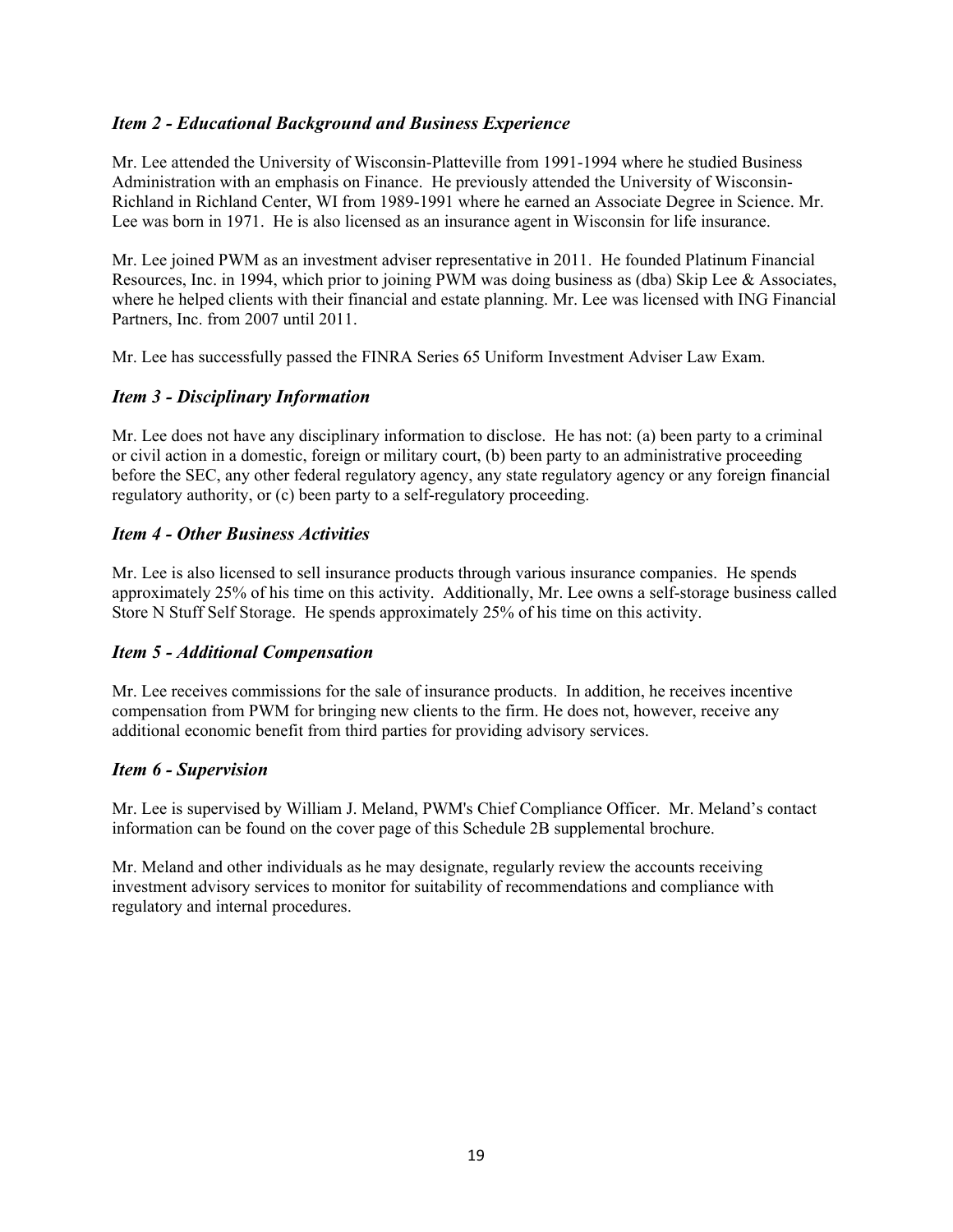#### SCHEDULE 2B - BROCHURE SUPPLEMENT

**William J. Meland**  March 21, 2022

PILLAR WEALTH MANAGEMENT CO. 7633 Ganser Way, Suite 210 Madison, WI 53719

Phone (608) 833-9100 Fax (608) 833-9140 www.pillarwealth.com

**This Brochure Supplement provides information about William J. Meland that supplements the Pillar Wealth Management Co. ("PWM") brochure. You should have received a copy of that brochure. Please contact PWM at 608-833-9100 if you did not receive PWM's brochure or if you have any questions about the contents of this supplement.** 

**Additional information about William J. Meland (CRD No. 1514185) is available on the SEC's website at www.adviserinfo.sec.gov.**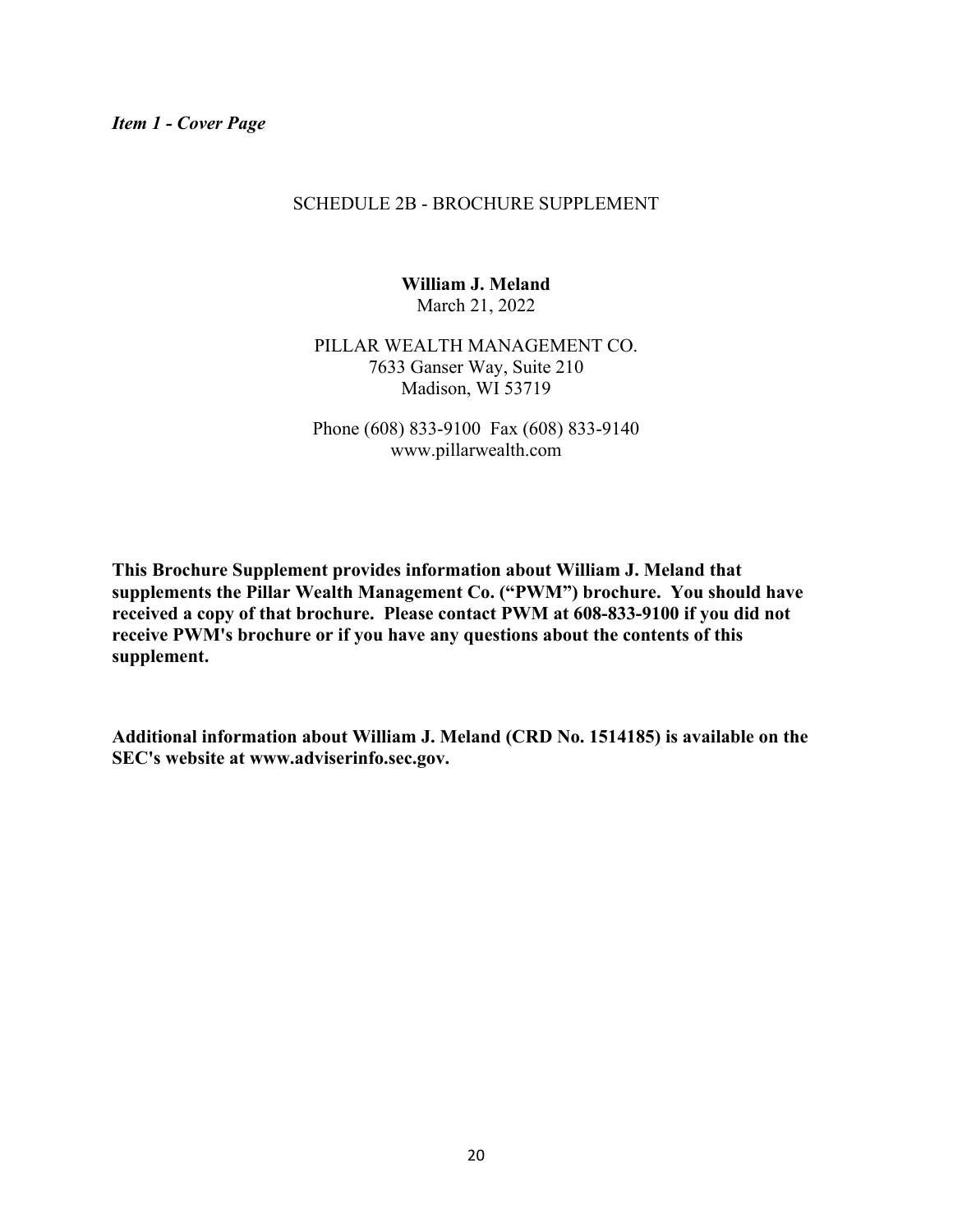## *Item 2 - Educational Background and Business Experience*

Mr. Meland attended Madison Area Technical College from January 1984 until December 1985 when he received an Associate Degree in Finance. He previously attended the University of Wisconsin-Whitewater from August 1982 to December 1983. Mr. Meland was born in 1964. He is also licensed as an insurance agent in Wisconsin for life and health insurance. Since completing his education, Mr. Meland has been continually involved in the insurance and securities fields.

Mr. Meland serves as PWM's President and Chief Compliance Officer. He founded Pillar Wealth Management, LLC (predecessor of Pillar Wealth Management Co.) in November 2001. Prior to founding PWM, he was a Vice President and Financial Adviser for Strong Capital Management, Inc. where he provided counseling and securities services to high-net-worth individuals.

Mr. Meland has successfully passed the FINRA Series 66 Uniform Combined State Law Exam.

### *Item 3 - Disciplinary Information*

Mr. Meland does not have any disciplinary information to disclose. He has not: (a) been party to a criminal or civil action in a domestic, foreign or military court, (b) been party to an administrative proceeding before the SEC, any other federal regulatory agency, any state regulatory agency or any foreign financial regulatory authority, or (c) been party to a self-regulatory proceeding.

## *Item 4 - Other Business Activities*

Mr. Meland is also licensed to sell insurance products through various insurance companies. He spends approximately 33% of his time on this activity.

## *Item 5 - Additional Compensation*

Mr. Meland receives commissions for the sale of insurance products. He does not receive any additional economic benefit from third parties for providing advisory services.

#### *Item 6 - Supervision*

Mr. Meland is the Chief Compliance Officer for PWM and is responsible for his own supervision as well as that of all PWM Representatives. Mr. Meland's contact information is available on the cover page of this Schedule 2B supplemental brochure.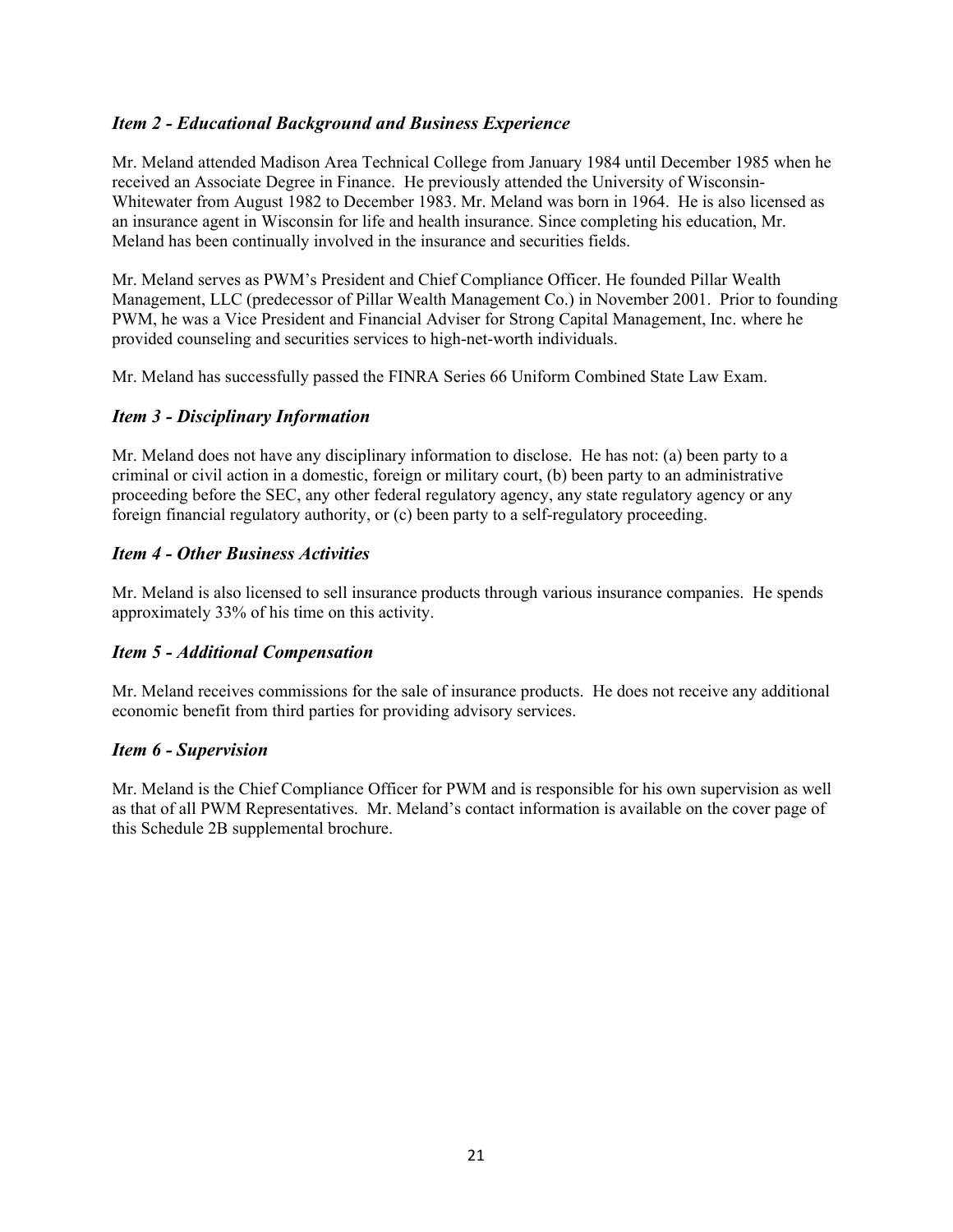#### SCHEDULE 2B - BROCHURE SUPPLEMENT

**Patrick R. Sturm**  March 21, 2022

PILLAR WEALTH MANAGEMENT CO. 7633 Ganser Way, Suite 210 Madison, WI 53719

Phone (608) 833-9100 Fax (608) 833-9140 www.pillarwealth.com

**This Brochure Supplement provides information about Patrick R. Sturm that supplements the Pillar Wealth Management Co. ("PWM") brochure. You should have received a copy of that brochure. Please contact PWM at 608-833-9100 if you did not receive PWM's brochure or if you have any questions about the contents of this supplement.** 

**Additional information about Patrick R. Sturm (CRD No. 3072622) is available on the SEC's website at www.adviserinfo.sec.gov.**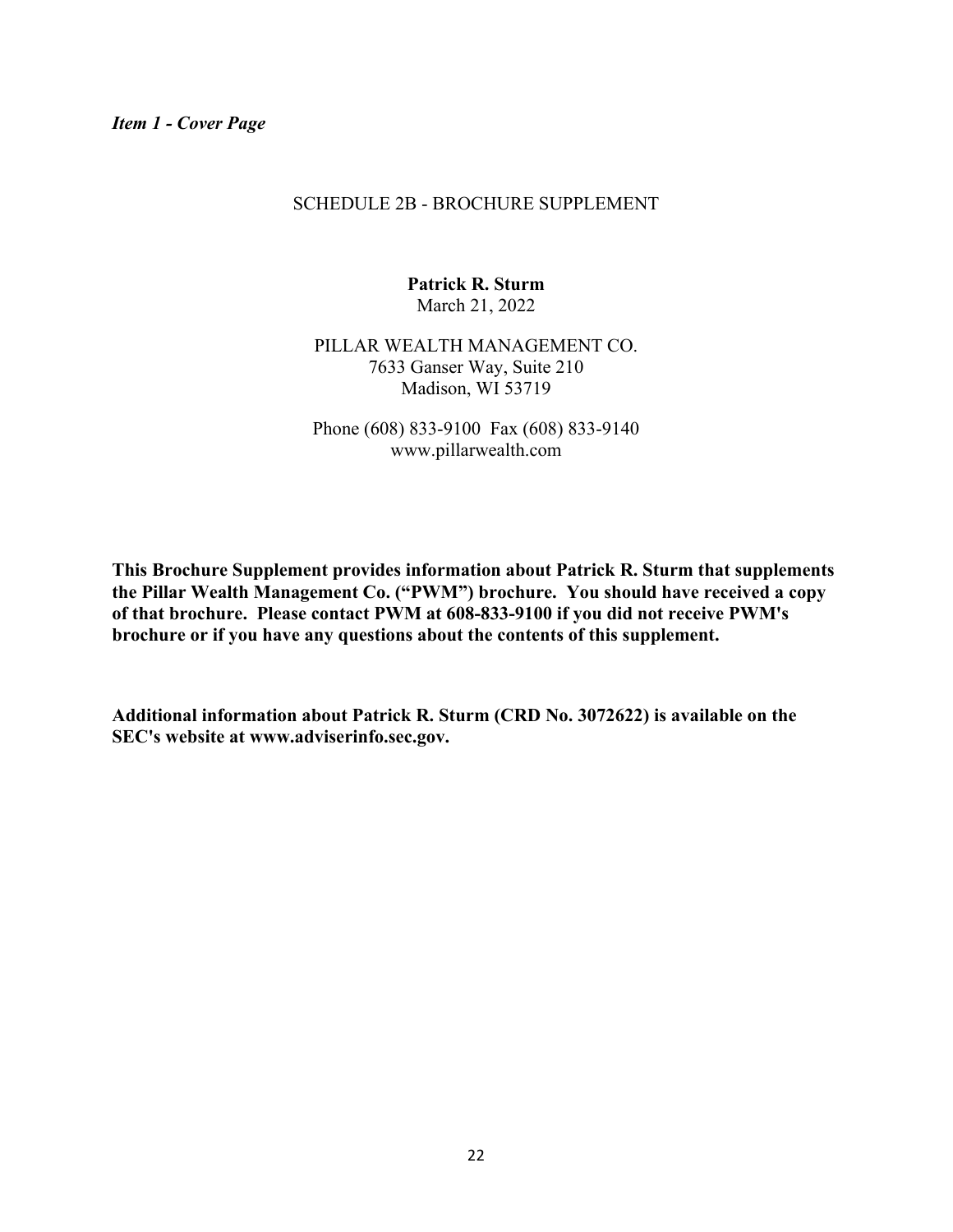## *Item 2 - Educational Background and Business Experience*

Mr. Sturm earned a Bachelor of Science Degree in Finance from Marquette University in 1998. He also holds the designations of Certified Investment Management Analyst (CIMA®) and Certified Private Wealth Advisor (CPWA®). Mr. Sturm was born in 1976. He is also licensed as an insurance agent in Wisconsin for life insurance.

Mr. Sturm has held the position of Chief Operating Officer (COO) of PWM since 2017. He joined PWM in 2013 as Vice President, Principal. Mr. Sturm was an Associate Regional Director and then Regional Director for Russell Investments From 2006 until 2013. From 1998 to 2006, he was a Senior Financial Consultant for Strong Funds.

The Certified Investment Management Analyst (CIMA®) certification signifies that an individual has met initial and on-going experience, ethical, education, and examination requirements for investment management consulting, including advanced investment management theory and application. Prerequisites for the CIMA certification are three years of financial services experience and an acceptable regulatory history. To obtain the CIMA certification, candidates must pass an online Qualification Examination, successfully complete a one-week classroom education program provided by a Registered Education Provider at an AACSB accredited university business school, and pass a Certification Examination. CIMA designees are required to adhere to IMCA's Code of Professional Responsibility, Standards of Practice, and Rules and Guidelines for Use of the Marks. CIMA designees must report 40 hours of continuing education credits, including two ethics hours, every two years to maintain the certification. The designation is administered through Investment Management Consultants Association (IMCA).

The Certified Private Wealth Advisor (CPWA®) certification signifies that an individual has met initial and on-going experience, ethical, education, and examination requirements. The CPWA certification is an advanced designation for advisors working with high-net-worth clients. Prerequisites for the CPWA certification are five years of financial services experience and an acceptable regulatory history. To obtain the CPWA certification, candidates must study such core topics as Ethics, Tax Planning, Portfolio Management, Behavior Finance, Planning for Executives, Planning for Closely Held Business Owners, Retirement Planning, Risk Management and Asset Protection, Charitable Planning, Estate Planning and Client Relationships, Family Dynamics and Legacy Planning, successfully complete a five day classroom education program provided by The University of Chicago Booth School of Business and pass a Certification Examination. CPWA designees are required to adhere to IMCA's Code of Professional Responsibility, Standards of Practice, and Rules and Guidelines for Use of the Marks. CPWA designees also must report 40 hours of continuing education credits every two years. The designation is administered through Investment Management Consultants Association (IMCA).

Mr. Sturm has successfully passed the Series 66 Uniform Combined State Law Exam.

## *Item 3 - Disciplinary Information*

Mr. Sturm does not have any disciplinary information to disclose. He has not: (a) been party to a criminal or civil action in a domestic, foreign or military court, (b) been party to an administrative proceeding before the SEC, any other federal regulatory agency, any state regulatory agency or any foreign financial regulatory authority, or (c) been party to a self-regulatory proceeding.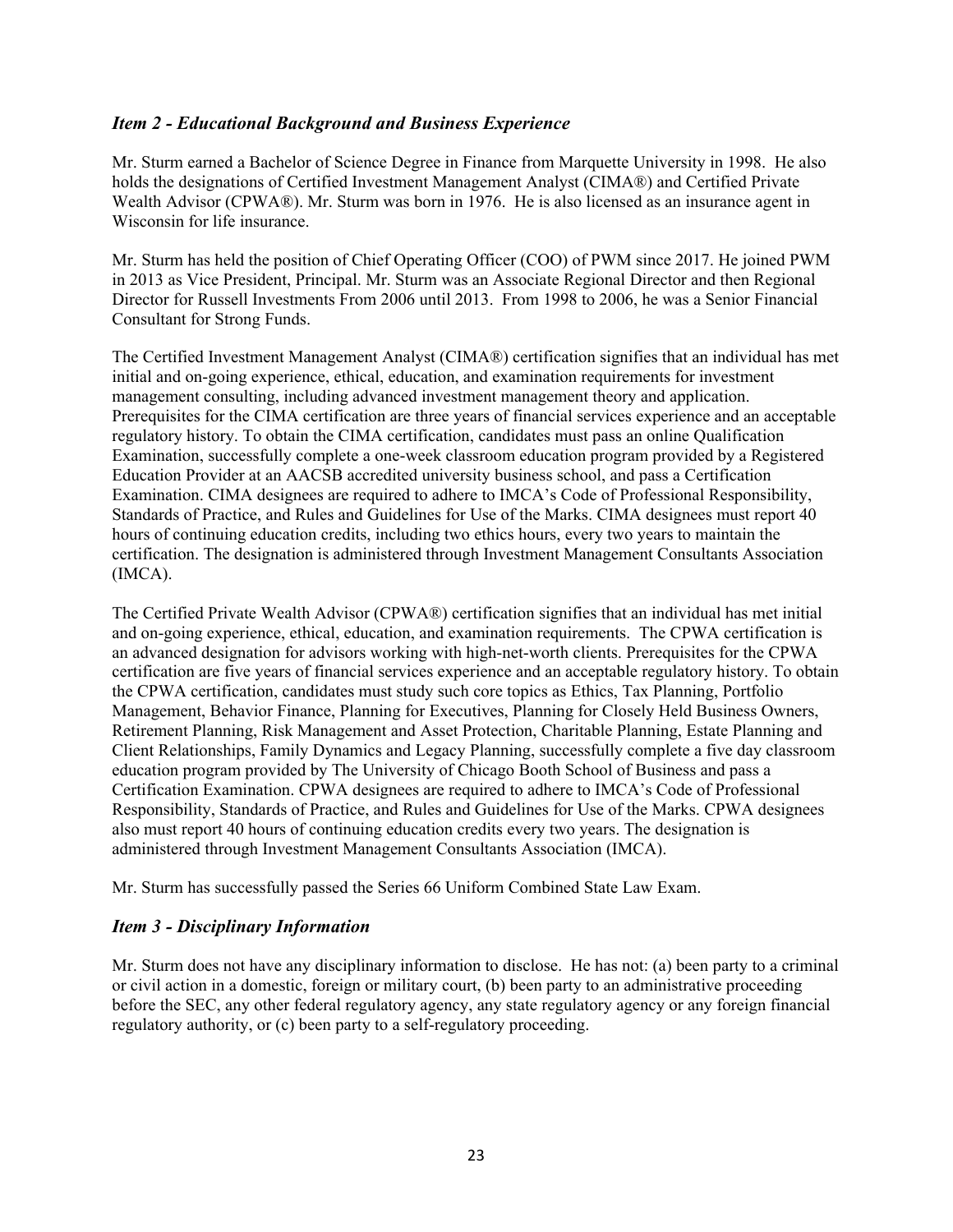### *Item 4 - Other Business Activities*

Mr. Sturm is also licensed to sell insurance products through various insurance companies. He spends less than 2% of his time on this activity.

### *Item 5 - Additional Compensation*

Mr. Sturm receives commissions for the sale of insurance products. He does not receive any additional economic benefit from third parties for providing advisory services.

#### *Item 6 - Supervision*

Mr. Sturm is supervised by William J. Meland, PWM's Chief Compliance Officer. Mr. Meland's contact information can be found on the cover page of this Schedule 2B supplemental brochure.

Mr. Meland and other individuals as he may designate, regularly review the accounts receiving investment advisory services to monitor for suitability of recommendations and compliance with regulatory and internal procedures.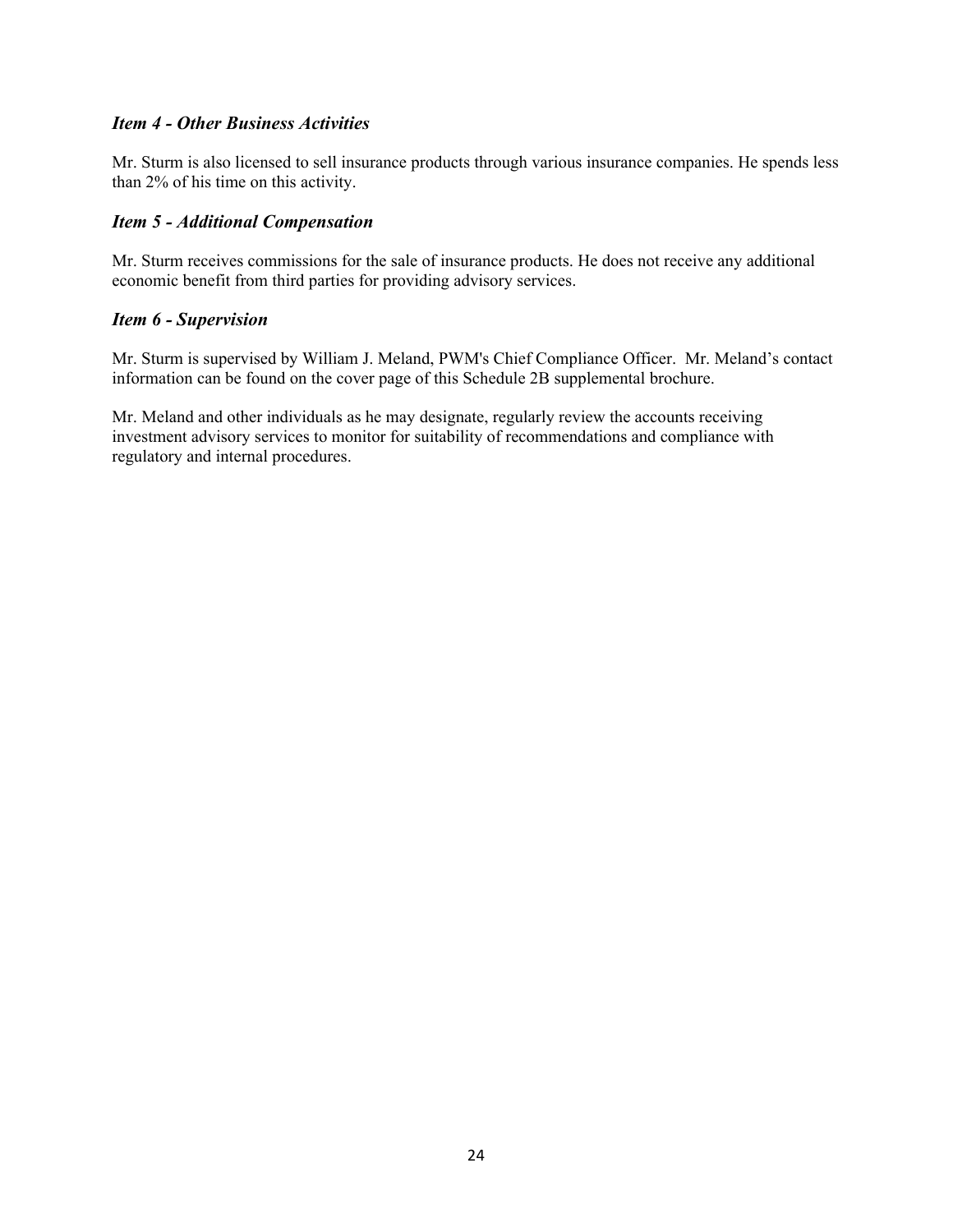#### SCHEDULE 2B - BROCHURE SUPPLEMENT

**Cara R. Wolenec**  March 21, 2022

PILLAR WEALTH MANAGEMENT CO. 7633 Ganser Way, Suite 210 Madison, WI 53719

Phone (608) 833-9100 Fax (608) 833-9140 www.pillarwealth.com

**This Brochure Supplement provides information about Cara R. Wolenec that supplements the Pillar Wealth Management Co. ("PWM") brochure. You should have received a copy of that brochure. Please contact PWM at 608-833-9100 if you did not receive PWM's brochure or if you have any questions about the contents of this supplement.** 

**Additional information about Cara R. Wolenec (CRD No. 6180692) is available on the SEC's website at www.adviserinfo.sec.gov.**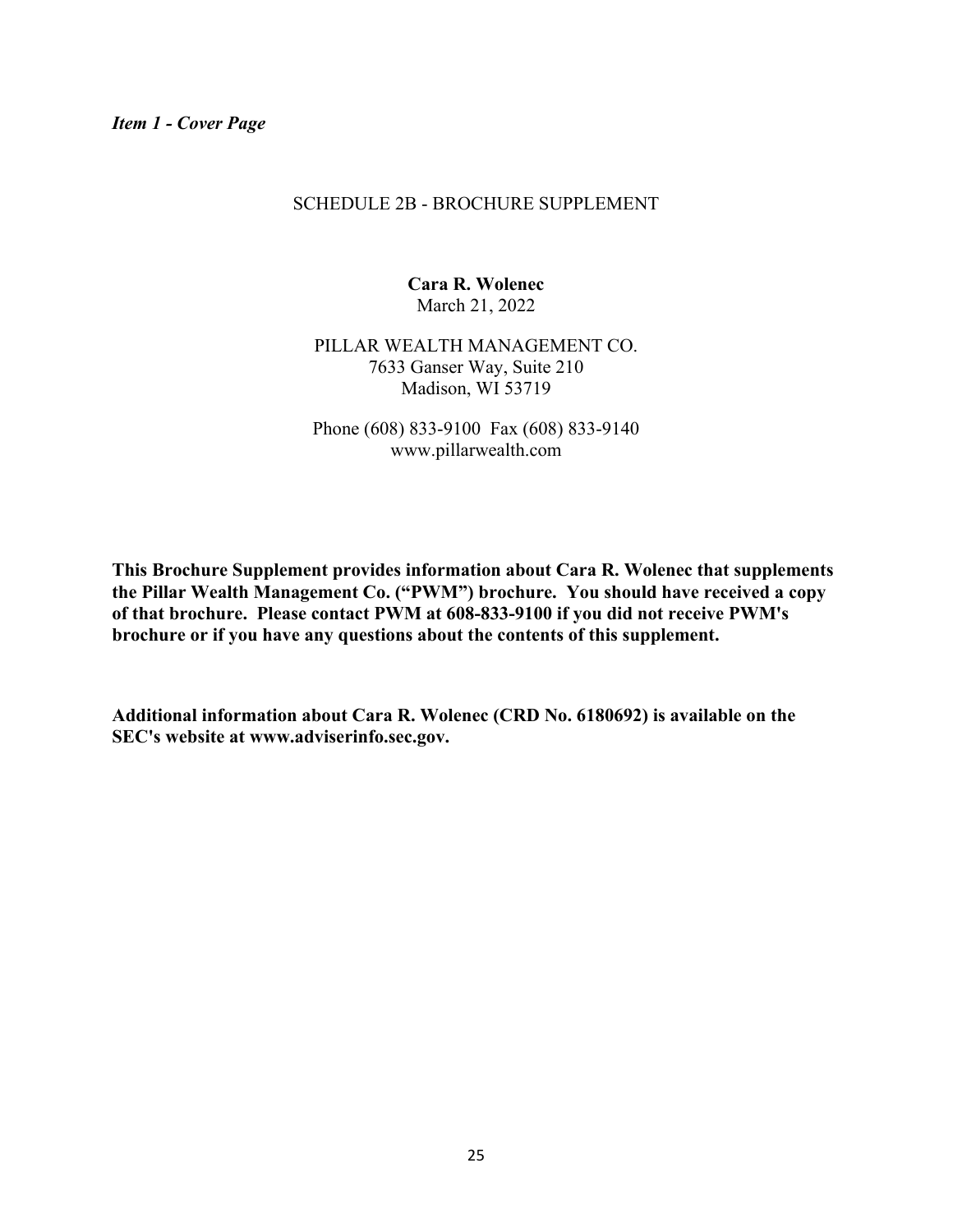## *Item 2 - Educational Background and Business Experience*

Ms. Wolenec received a Bachelor of Science Degree in Accounting from Upper Iowa University in 2010. She has also earned the Certified Public Accountant (CPA) designation. Ms. Wolenec had previously attended Madison Area Technical College where she earned an Associate in Applied Science Degree in Accounting in 2007, completed a Medical Transcription Technical program in 1998 and received a Medical Assistant Technical Diploma in 1995. Ms. Wolenec was born in 1970.

Ms. Wolenec joined PWM in 2012 as Office Manager. From 2011 to 2012 she was an Accountant, and from 2010 to 2011 a Financial Specialist, for UW Madison School of Medicine and Public Health. Ms. Wolenec held an Accounts Payable position from 2008 to 2010, and from 1995 through 2008 worked as a Medical Transcriptionist, as well as a Certified Medical Assistant, with the UW Medical Foundation.

CPAs are licensed and regulated by their state boards of accountancy. While state laws and regulations vary, the education, experience and testing requirements for licensure as a CPA generally include minimum college education (typically 150 credit hours with at least a baccalaureate degree and a concentration in accounting), minimum experience levels (most states require at least one year of experience providing services that involve the use of accounting, attest, compilation, management advisory, financial advisory, tax or consulting skills, all of which must be achieved under the supervision of or verification by a CPA), and successful passage of the Uniform CPA Examination. In order to maintain a CPA license, states generally require the completion of 40 hours of continuing professional education (CPE) each year (or 80 hours over a two-year period or 120 hours over a three-year period). Additionally, all American Institute of Certified Public Accountants (AICPA) members are required to follow a rigorous *Code of Professional Conduct* which requires that they act with integrity, objectivity, due care, competence, fully disclose any conflicts of interest (and obtain client consent if a conflict exists), maintain client confidentiality, disclose to the client any commission or referral fees, and serve the public interest when providing financial services. The vast majority of state boards of accountancy have adopted the AICPA's *Code of Professional Conduct* within their state accountancy laws or have created their own.

Ms. Wolenec has successfully passed the Series 65 Uniform Investment Adviser Law Exam.

## *Item 3 - Disciplinary Information*

Ms. Wolenec does not have any disciplinary information to disclose. She has not: (a) been party to a criminal or civil action in a domestic, foreign or military court, (b) been party to an administrative proceeding before the SEC, any other federal regulatory agency, any state regulatory agency or any foreign financial regulatory authority, or (c) been party to a self-regulatory proceeding.

## *Item 4 - Other Business Activities*

Ms. Wolenec is not actively engaged in any other business activities.

## *Item 5 - Additional Compensation*

Ms. Wolenec does not receive any additional economic benefit from third parties for providing advisory services.